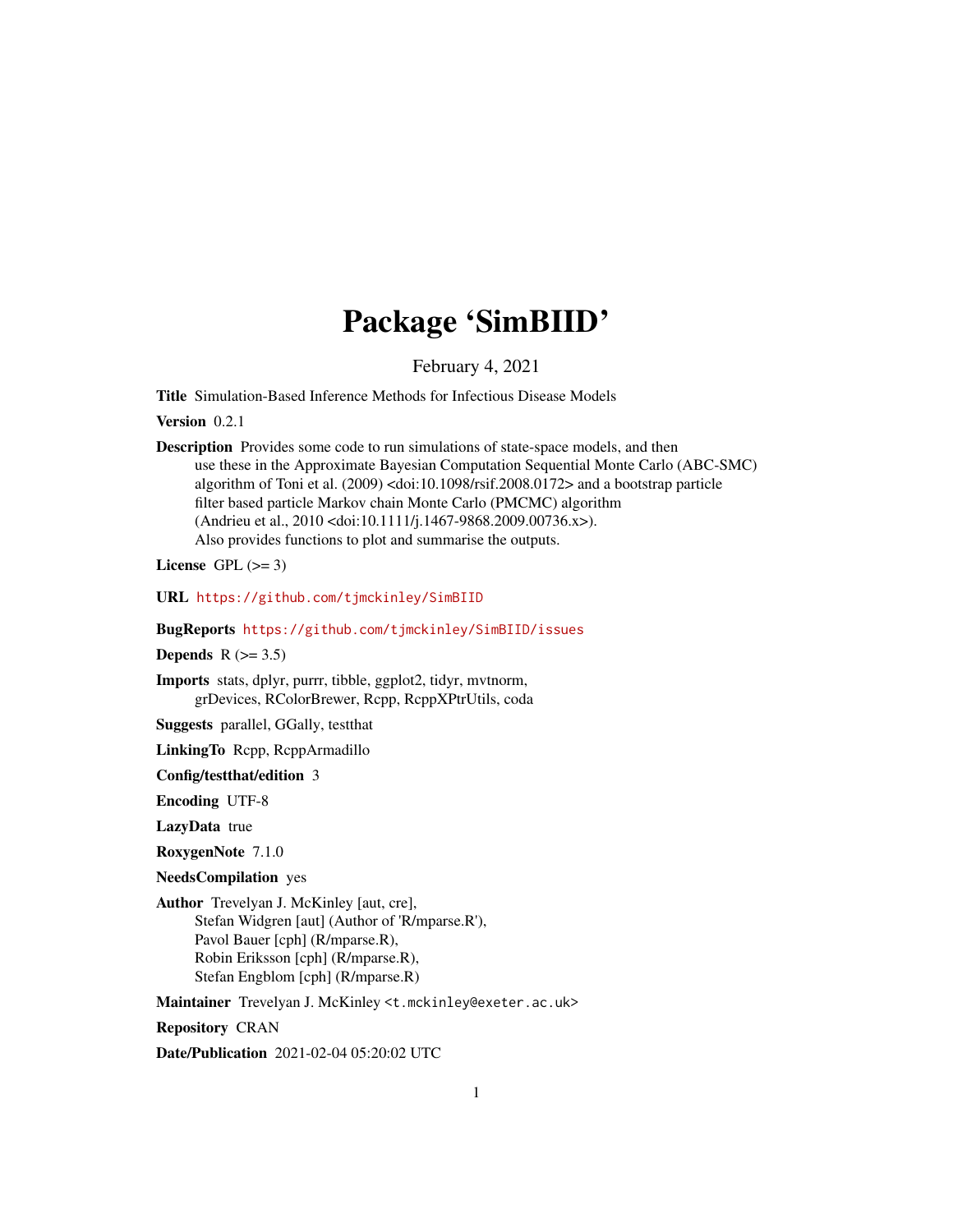## <span id="page-1-0"></span>R topics documented:

|       |                                                                                                                           | -5 |
|-------|---------------------------------------------------------------------------------------------------------------------------|----|
|       |                                                                                                                           |    |
|       |                                                                                                                           |    |
|       |                                                                                                                           |    |
|       |                                                                                                                           |    |
|       |                                                                                                                           |    |
|       | $plot.SimBIID_runs \dots \dots \dots \dots \dots \dots \dots \dots \dots \dots \dots \dots \dots \dots \dots \dots \dots$ |    |
|       |                                                                                                                           |    |
|       |                                                                                                                           |    |
|       |                                                                                                                           |    |
|       |                                                                                                                           |    |
|       |                                                                                                                           |    |
|       | $print.SimBIID_runs \ldots \ldots \ldots \ldots \ldots \ldots \ldots \ldots \ldots \ldots \ldots \ldots 31$               |    |
|       |                                                                                                                           |    |
|       |                                                                                                                           |    |
|       |                                                                                                                           |    |
|       |                                                                                                                           |    |
|       |                                                                                                                           |    |
| Index |                                                                                                                           | 42 |

SimBIID-package *Simulation-based inference for infectious disease models*

## Description

Package implements various simulation-based inference routines for infectious disease models.

## Details

Provides some code to run simulations of state-space models, and then use these in the Approximate Bayesian Computation Sequential Monte Carlo (ABC-SMC) algorithm of Toni et al. (2009) <doi:10.1098/rsif.2008.0172> and a bootstrap particle filter based particle Markov chain Monte Carlo (PMCMC) algorithm (Andrieu et al., 2010 <doi:10.1111/j.1467-9868.2009.00736.x>). Also provides functions to plot and summarise the outputs.

## Author(s)

Trevelyan J. McKinley <t.mckinley@exeter.ac.uk>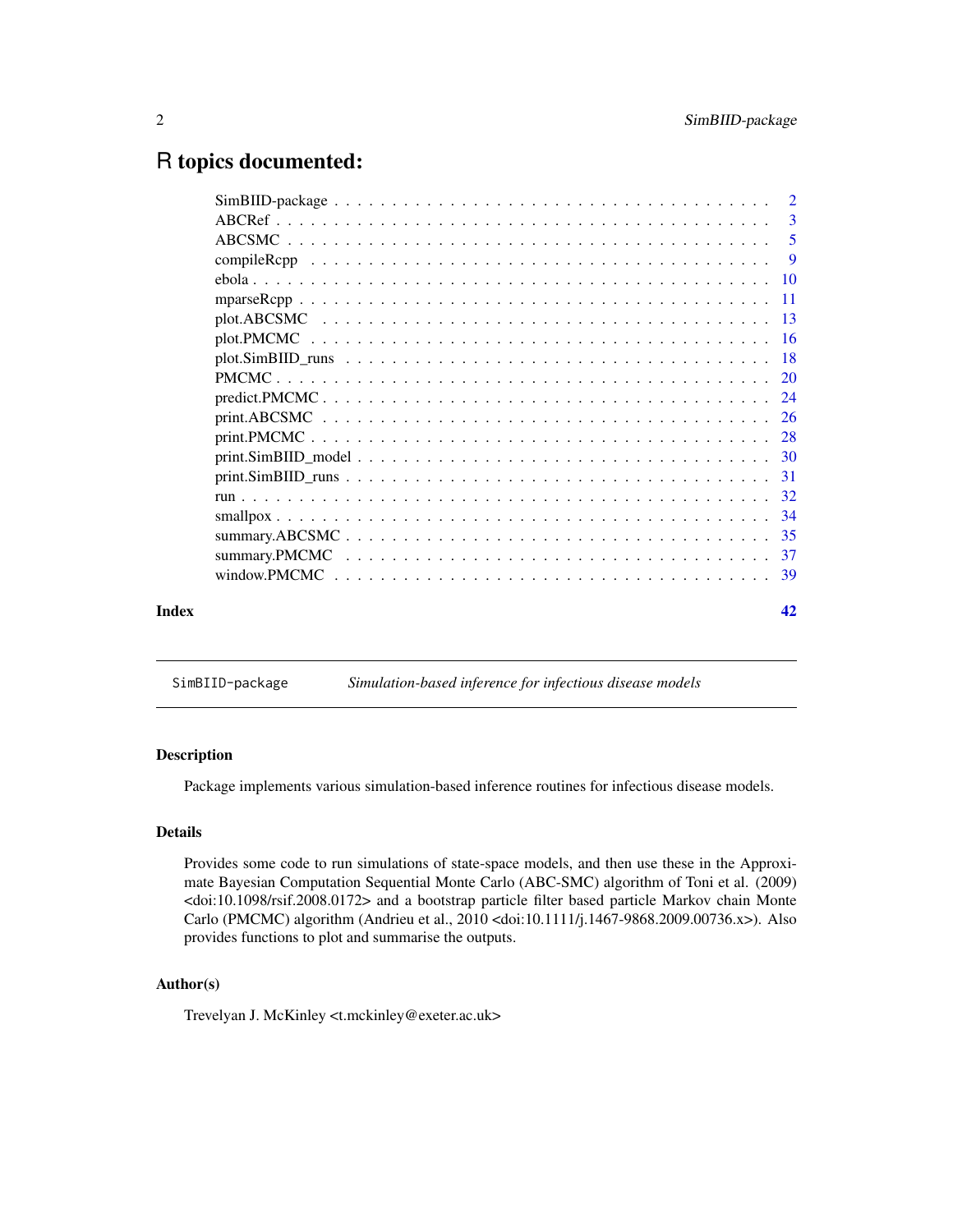<span id="page-2-0"></span>

## Description

Produces reference table of simulated outcomes for use in various Approximate Bayesian Computation (ABC) algorithms.

## Usage

```
ABCRef(
  npart,
  priors,
  pars,
  func,
  sumNames,
  parallel = FALSE,
  mc.cores = NA,
  ...
)
```
## Arguments

| npart    | The number of particles (must be a positive integer).                                                                                                                                                                                                                                                                                                                                                                                                                                                                |
|----------|----------------------------------------------------------------------------------------------------------------------------------------------------------------------------------------------------------------------------------------------------------------------------------------------------------------------------------------------------------------------------------------------------------------------------------------------------------------------------------------------------------------------|
| priors   | A data. frame containing columns parnames, dist, p1 and p2, with number<br>of rows equal to the number of parameters. The column parname simply gives<br>names to each parameter for plotting and summarising. Each entry in the dist<br>column must contain one of c("unif", "norm", "gamma"), and the correspond-<br>ing p1 and p2 entries relate to the hyperparameters (lower and upper bounds in<br>the uniform case; mean and standard deviation in the normal case; and shape<br>and rate in the gamma case). |
| pars     | A named vector or matrix of parameters to use for the simulations. If pars is a<br>vector then this is repeated 'npart' times, else it must be a matrix with 'npart'<br>rows. You cannot specify both 'pars' and 'priors'.                                                                                                                                                                                                                                                                                           |
| func     | Function that runs the simulator. The first argument must be pars. The function<br>must return a vector of simulated summary measures, or a missing value (NA)<br>if there is an error. The output from the function must be a vector with length<br>equal to length (sumNames).                                                                                                                                                                                                                                     |
| sumNames | A character vector of summary statistic names.                                                                                                                                                                                                                                                                                                                                                                                                                                                                       |
| parallel | A logical determining whether to use parallel processing or not.                                                                                                                                                                                                                                                                                                                                                                                                                                                     |
| mc.cores | Number of cores to use if using parallel processing.                                                                                                                                                                                                                                                                                                                                                                                                                                                                 |
| .        | Extra arguments to be passed to func.                                                                                                                                                                                                                                                                                                                                                                                                                                                                                |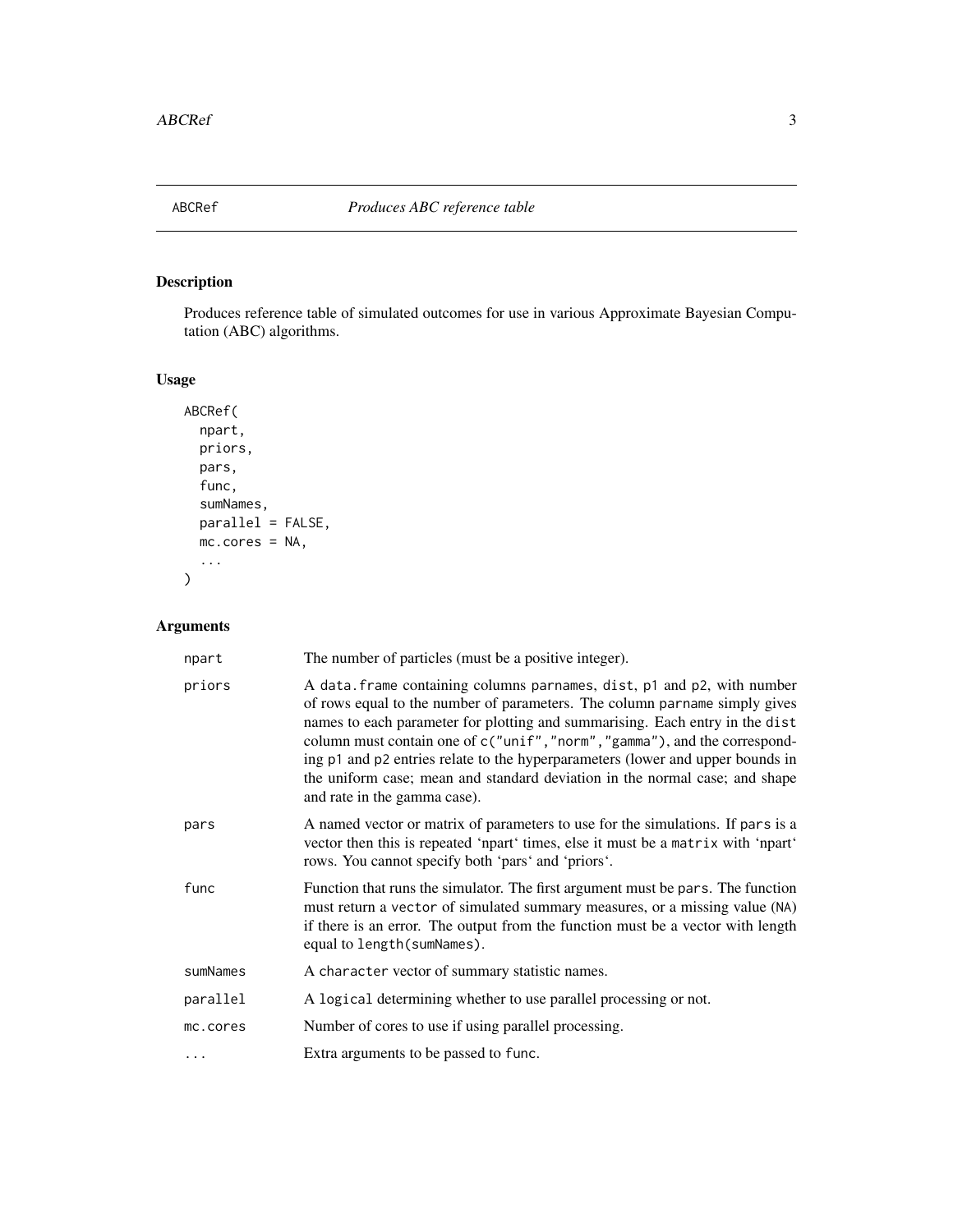#### <span id="page-3-0"></span>Details

Runs simulations for a large number of particles, either pre-specified or sampled from the a set of given prior distributions. Returns a table of summary statistics for each particle. Useful for deciding on initial tolerances during an [ABCSMC](#page-4-1) run, or for producing a reference table to use in e.g. the ABC with Random Forests approach of Raynal et al. (2017).

#### Value

An data.frame object with npart rows, where the first p columns correspond to the proposed parameters, and the remaining columns correspond to the simulated outputs.

#### References

Raynal, L, Marin J-M, Pudlo P, Ribatet M, Robert CP and Estoup A. (2017) <ArXiv:1605.05537>

```
## set up SIR simulation model
transitions <- c(
    "S -> beta * S * I -> I",
    "I \rightarrow gamma \star I \rightarrow R"
)
compartments \leq c("S", "I", "R")
pars <- c("beta", "gamma")
model <- mparseRcpp(
    transitions = transitions,
    compartments = compartments,
    pars = pars
)
model <- compileRcpp(model)
## generate function to run simulators
## and produce final epidemic size and time
## summary statistics
simRef <- function(pars, model) {
    ## run model over a 100 day period with
    ## one initial infective in a population
    ## of 120 individuals
    sims <- model(pars, 0, 100, c(119, 1, 0))
    ## return vector of summary statistics
    c(finaltime = sims[2], finalsize = sims[5])
}
## set priors
priors <- data.frame(
    parnames = c("beta", "gamma"),
    dist = rep("gamma", 2),stringsAsFactors = FALSE
)
```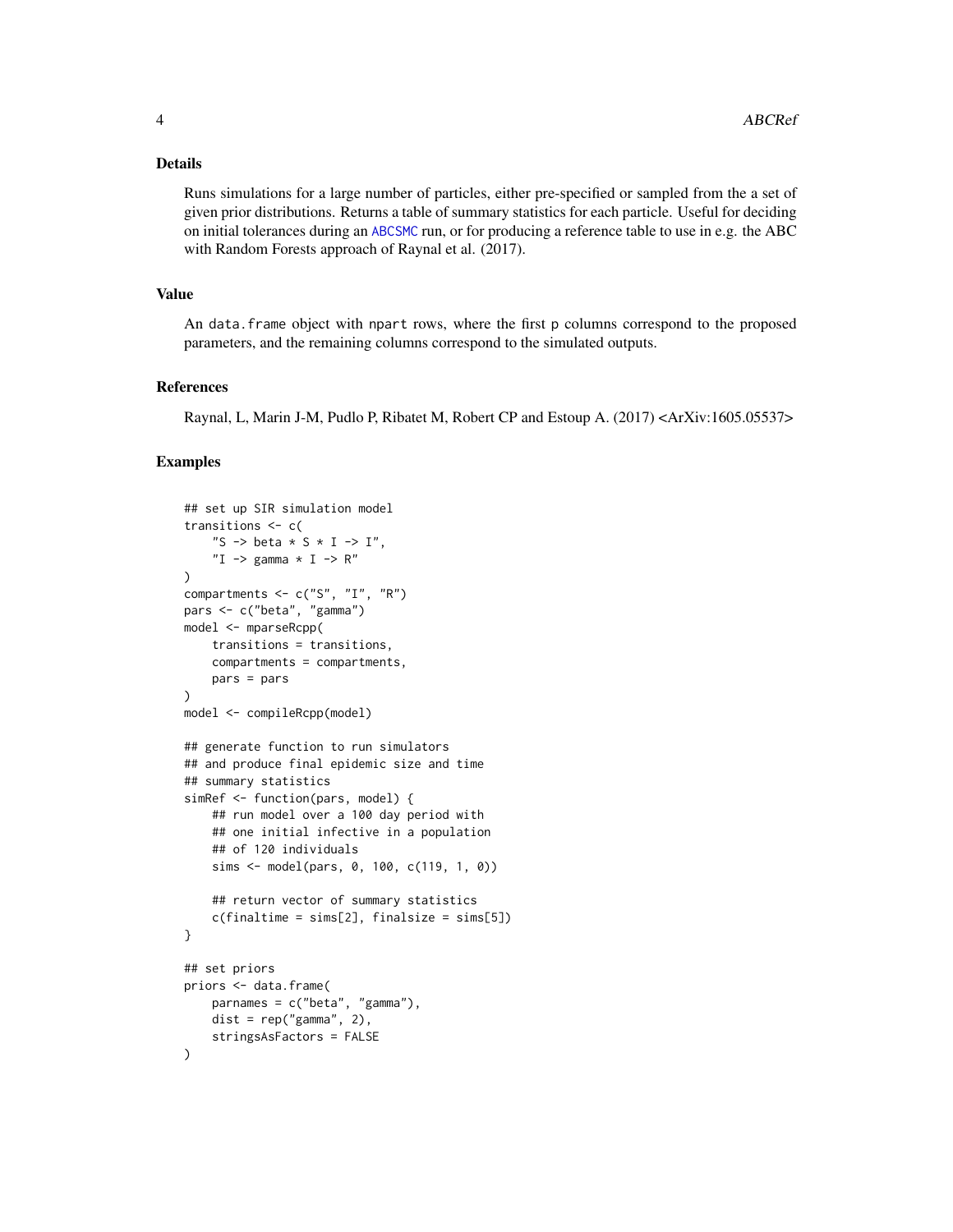#### <span id="page-4-0"></span>ABCSMC 5

```
priors$p1 <- c(10, 10)
priors$p2 <- c(10^4, 10^2)
## produce reference table by sampling from priors
## (add additional arguments to 'func' at the end)
refTable <- ABCRef(
   npart = 100,
   priors = priors,
   func = simRef,
   sumNames = c("finaltime", "finalsize"),
   model = model
)
refTable
```
## <span id="page-4-1"></span>ABCSMC *Runs ABC-SMC algorithm*

## Description

Runs the Approximate Bayesian Computation Sequential Monte Carlo (ABC-SMC) algorithm of Toni et al. (2009) for fitting infectious disease models to time series count data.

## Usage

```
ABCSMC(x, \ldots)## S3 method for class 'ABCSMC'
ABCSMC(
  x,
  tols = NULL,
 ptols = NULL,
 mintols = NULL,
  ngen = 1,parallel = FALSE,
 mc.cores = NA,
  ...
)
## Default S3 method:
ABCSMC(
  x,
 priors,
  func,
  u,
  tols = NULL,
  ptols = NULL,
```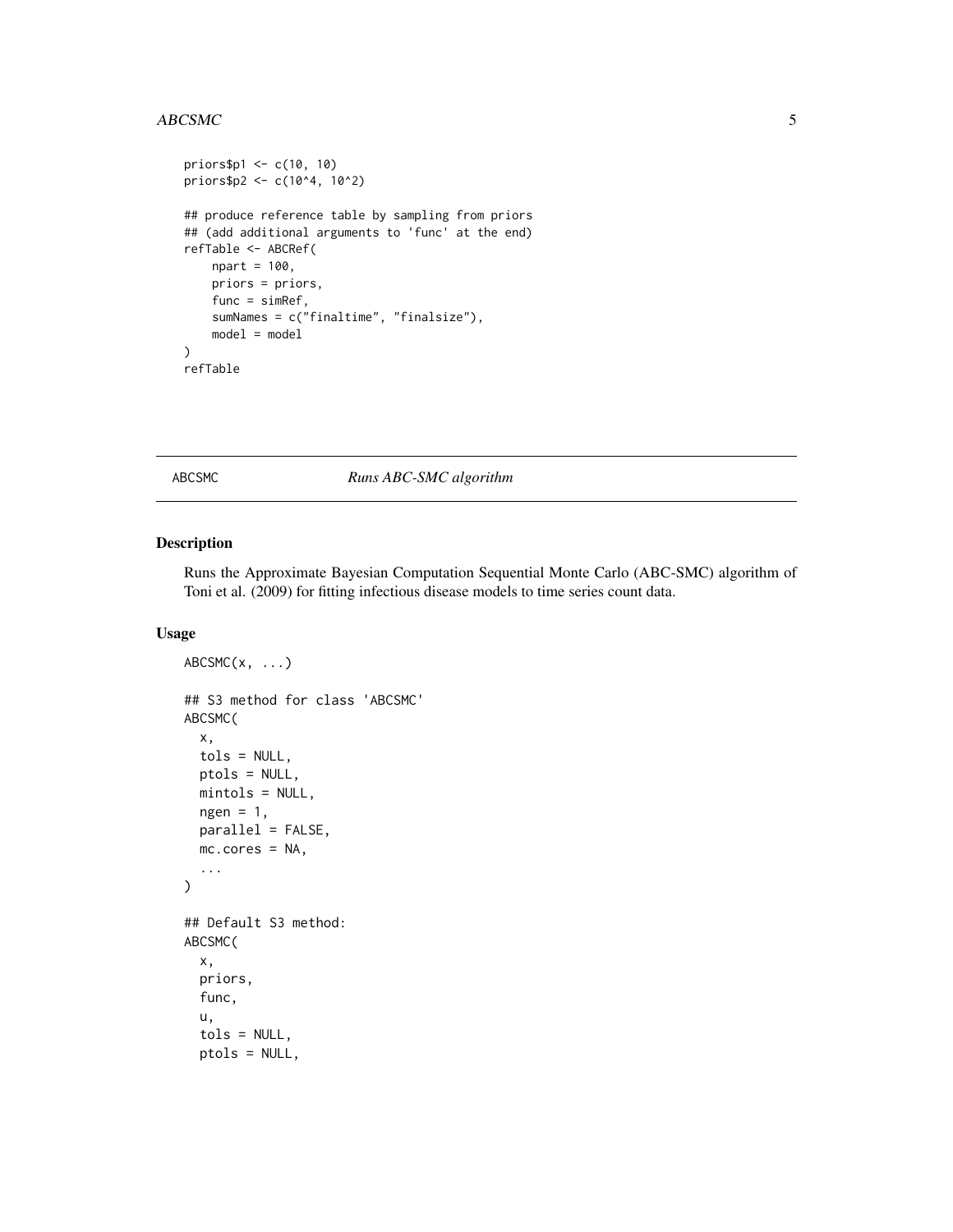```
mintols = NULL,
 ngen = 1,npart = 100,
 parallel = FALSE,
 mc.cores = NA,
  ...
)
```
## Arguments

| x        | An ABCSMC object or a named vector with entries containing the observed sum-<br>mary statistics to match to. Names must match to 'tols'.                                                                                                                                                                                                                                                                                                                                                                           |  |
|----------|--------------------------------------------------------------------------------------------------------------------------------------------------------------------------------------------------------------------------------------------------------------------------------------------------------------------------------------------------------------------------------------------------------------------------------------------------------------------------------------------------------------------|--|
|          | Further arguments to pass to func. (Not used if extending runs.)                                                                                                                                                                                                                                                                                                                                                                                                                                                   |  |
| tols     | A vector or matrix of tolerances, with the number of rows defining the num-<br>ber of generations required, and columns defining the summary statistics to<br>match to. If a vector, then the length determines the summary statistics. The<br>columns/entries must match to those in 'x'.                                                                                                                                                                                                                         |  |
| ptols    | The proportion of simulated outcomes at each generation to use to derive adap-<br>tive tolerances.                                                                                                                                                                                                                                                                                                                                                                                                                 |  |
| mintols  | A vector of minimum tolerance levels.                                                                                                                                                                                                                                                                                                                                                                                                                                                                              |  |
| ngen     | The number of generations of ABC-SMC to run.                                                                                                                                                                                                                                                                                                                                                                                                                                                                       |  |
| parallel | A logical determining whether to use parallel processing or not.                                                                                                                                                                                                                                                                                                                                                                                                                                                   |  |
| mc.cores | Number of cores to use if using parallel processing.                                                                                                                                                                                                                                                                                                                                                                                                                                                               |  |
| priors   | A data. frame containing columns parnames, dist, p1 and p2, with number<br>of rows equal to the number of parameters. The column parname simply gives<br>names to each parameter for plotting and summarising. Each entry in the dist<br>column must contain one of c("unif","norm","gamma"), and the correspond-<br>ing p1 and p2 entries relate to the hyperparameters (lower and upper bounds in<br>the uniform case; mean and standard deviation in the normal case; and shape<br>and rate in the gamma case). |  |
| func     | Function that runs the simulator and checks whether the simulation matches<br>the data. The first four arguments must be pars, data, tols and u. If the<br>simulations do not match the data then the function must return an NA, else it<br>must returns a vector of simulated summary measures. In this latter case the<br>output from the function must be a vector with length equal to ncol (data) and<br>with entries in the same order as the columns of data.                                              |  |
| u        | A named vector of initial states.                                                                                                                                                                                                                                                                                                                                                                                                                                                                                  |  |
| npart    | An integer specifying the number of particles.                                                                                                                                                                                                                                                                                                                                                                                                                                                                     |  |
|          |                                                                                                                                                                                                                                                                                                                                                                                                                                                                                                                    |  |

## Details

Samples initial particles from the specified prior distributions and then runs a series of generations of ABC-SMC. The generations can either be specified with a set of fixed tolerances, or by setting the tolerances at each new generation as a quantile of the tolerances of the accepted particles at the previous generation. Uses bisection method as detailed in McKinley et al. (2018). Passing an ABCSMC object into the ABCSMC() function acts as a continuation method, allowing further generations to be run.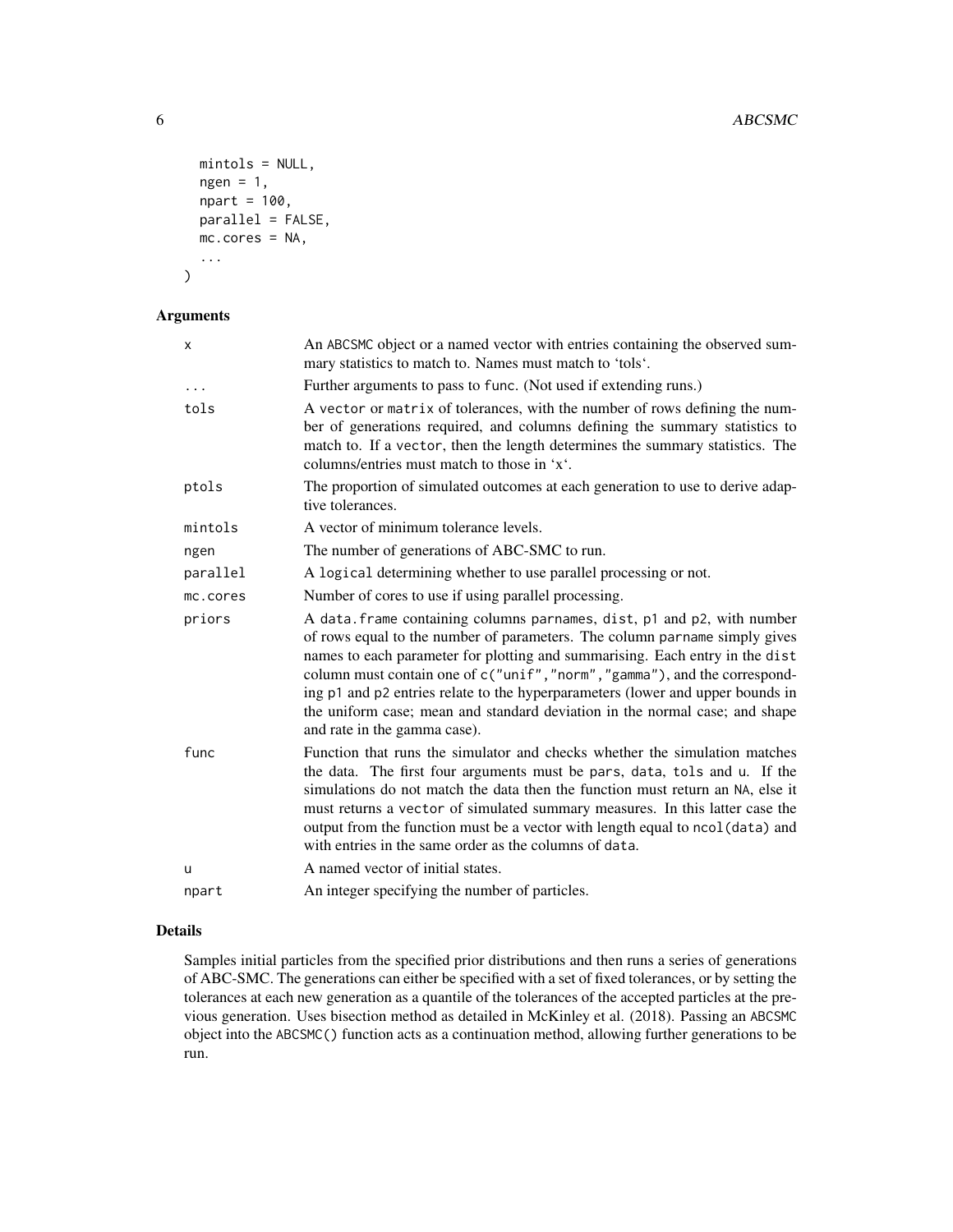#### <span id="page-6-0"></span> $\triangle$ BCSMC  $\triangle$  7

#### Value

An ABCSMC object, essentially a list containing:

- pars: a list of matrix objects containing the accepted particles. Each element of the list corresponds to a generation of ABC-SMC, with each matrix being of dimension npart x npars;
- output: a list of matrix objects containing the simulated summary statistics. Each element of the list corresponds to a generation of ABC-SMC, with each matrix being of dimension npart x ncol(data);
- weights: a list of vector objects containing the particle weights. Each element of the list corresponds to a generation of ABC-SMC, with each vector being of length npart;
- ESS: a list of effective sample sizes. Each element of the list corresponds to a generation of ABC-SMC, with each vector being of length npart;
- accrate: a vector of length nrow(tols) containing the acceptance rates for each generation of ABC;
- tols: a copy of the tols input;
- ptols: a copy of the ptols input;
- mintols: a copy of the mintols input;
- priors: a copy of the priors input;
- data: a copy of the data input;
- func: a copy of the func input;
- u a copy of the u input;
- addargs: a copy of the ... inputs.

#### References

Toni T, Welch D, Strelkowa N, Ipsen A and Stumpf MP (2009) <doi:10.1098/rsif.2008.0172>

McKinley TJ, Cook AR and Deardon R (2009) <doi:10.2202/1557-4679.1171>

McKinley TJ, Vernon I, Andrianakis I, McCreesh N, Oakley JE, Nsubuga RN, Goldstein M and White RG (2018) <doi:10.1214/17-STS618>

#### See Also

[print.ABCSMC](#page-25-1), [plot.ABCSMC](#page-12-1), [summary.ABCSMC](#page-34-1)

```
## set up SIR simulationmodel
transitions <- c(
    "S -> beta * S * I -> I",
    "I \rightarrow gamma \star I \rightarrow R"
\lambdacompartments <- c("S", "I", "R")
pars <- c("beta", "gamma")
```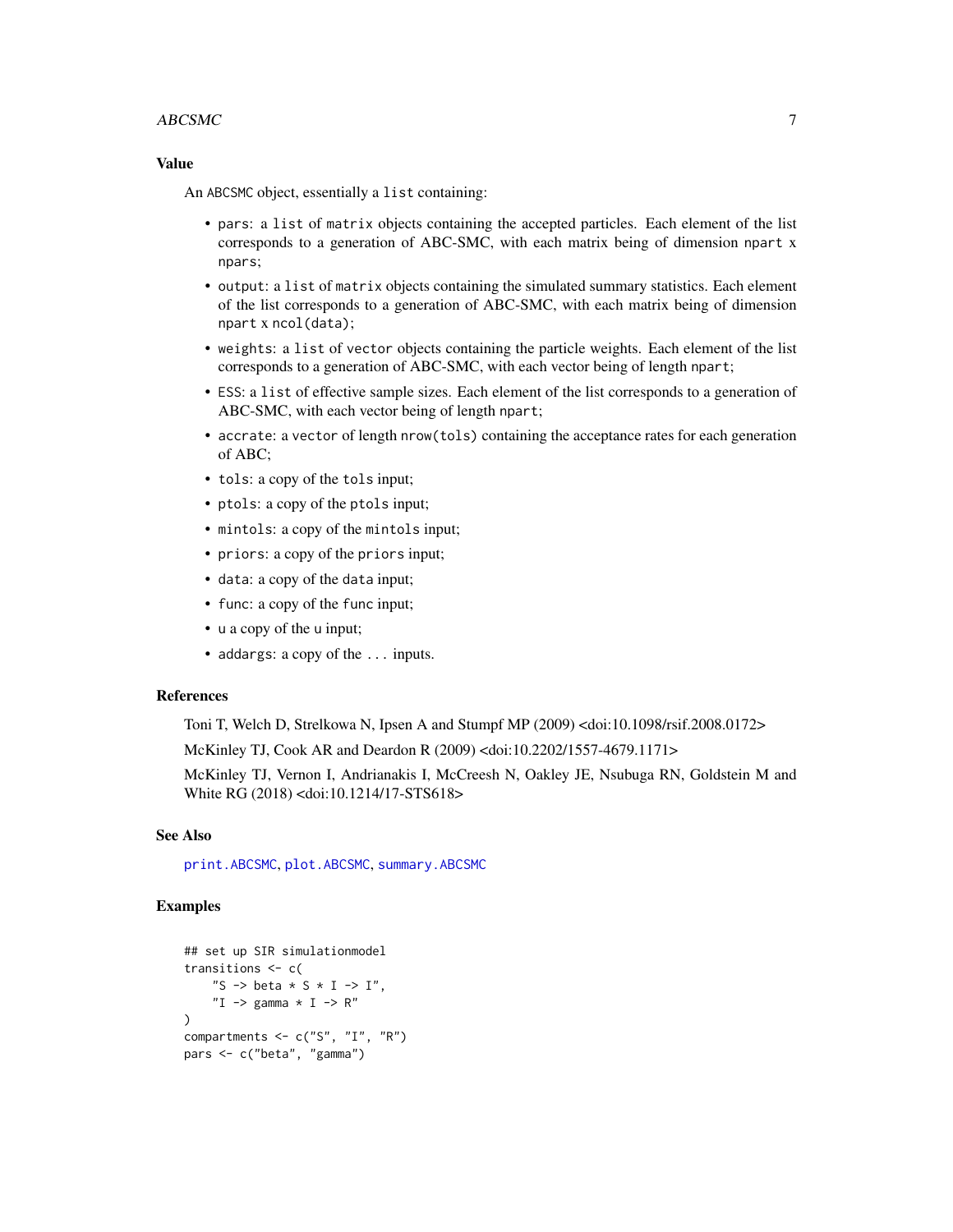```
model <- mparseRcpp(
    transitions = transitions,
    compartments = compartments,
    pars = pars
\mathcal{L}model <- compileRcpp(model)
## generate function to run simulators
## and return summary statistics
simSIR <- function(pars, data, tols, u, model) {
    ## run model
    sims <- model(pars, 0, data[2] + tols[2], u)
    ## this returns a vector of the form:
    ## completed (1/0), t, S, I, R (here)
    if(sims[1] == 0) {
        ## if simulation rejected
        return(NA)
    } else {
        ## extract finaltime and finalsize
        finaltime <- sims[2]
        finalsize <- sims[5]
    }
    ## return vector if match, else return NA
    if(all(abs(c(finalsize, final time) - data) \leq tols))return(c(finalsize, finaltime))
    } else {
        return(NA)
    }
}
## set priors
priors <- data.frame(
    parnames = c("beta", "gamma"),
    dist = rep("gamma", 2),stringsAsFactors = FALSE
\mathcal{L}priors$p1 <- c(10, 10)
priors$p2 <- c(10^4, 10^2)
## define the targeted summary statistics
data \leq c(
    finalsize = 30,
    finaltime = 76
\mathcal{L}## set initial states (1 initial infection
## in population of 120)
iniStates \leq c(S = 119, I = 1, R = 0)## set initial tolerances
```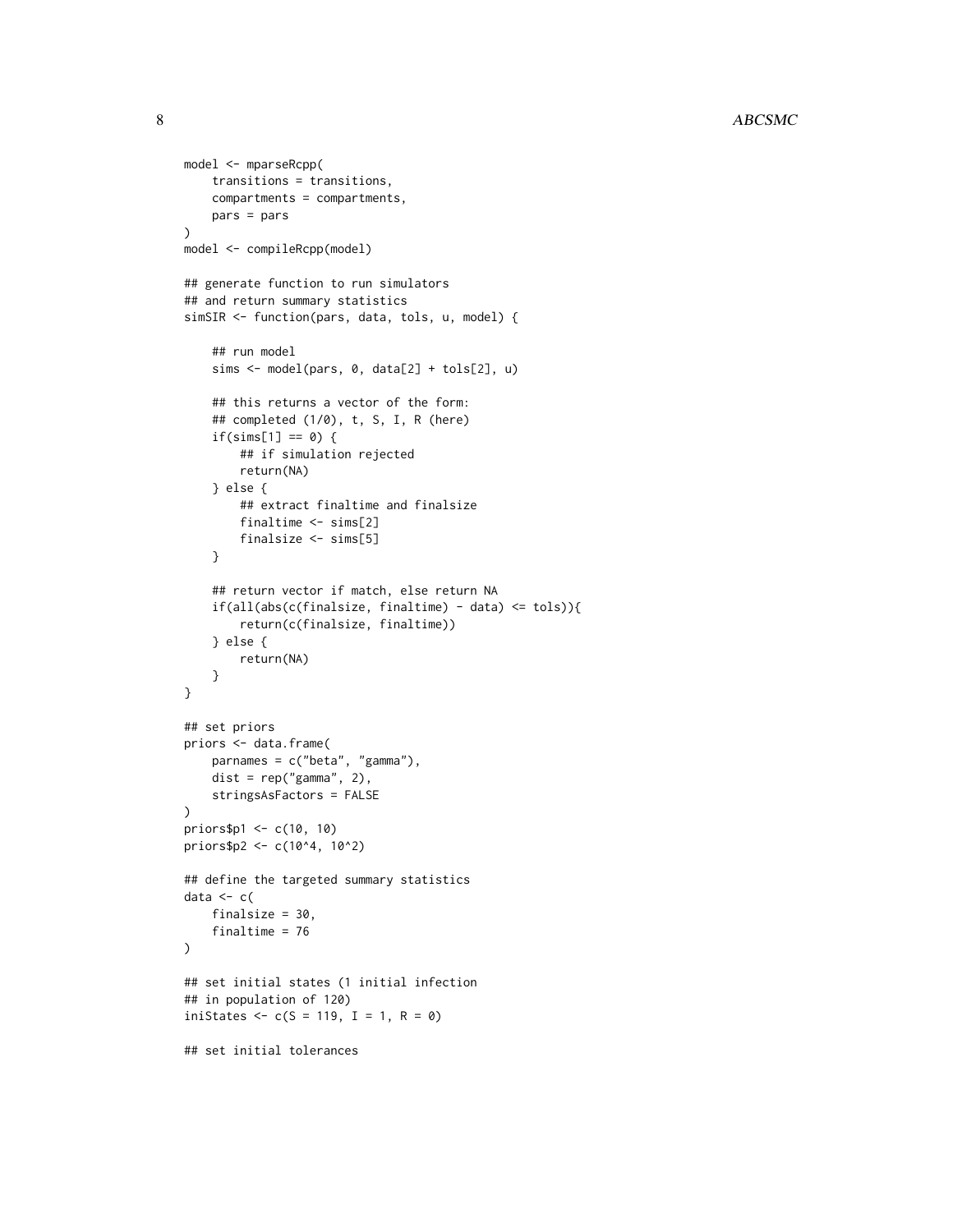```
tols \leq c (
    finalsize = 50,
    finaltime = 50
)
## run 2 generations of ABC-SMC
## setting tolerance to be 50th
## percentile of the accepted
## tolerances at each generation
post <- ABCSMC(
    x = data,priors = priors,
    func = simSIR,
    u = iniStates,
    tols = tols,
    ptol = 0.2,
    ngen = 2,npart = 50,
    model = model\mathcal{L}post
## run one further generation
post <- ABCSMC(post, ptols = 0.5, ngen = 1)
post
summary(post)
## plot posteriors
plot(post)
## plot outputs
plot(post, "output")
```
<span id="page-8-1"></span>

compileRcpp *Compiles* SimBIID\_model *object*

## Description

Compiles an object of class SimBIID\_model into an XPtr object for use in Rcpp functions, or an object of class function for calling directly from R.

### Usage

```
compileRcpp(model)
```
#### Arguments

model An object of class SimBIID\_model.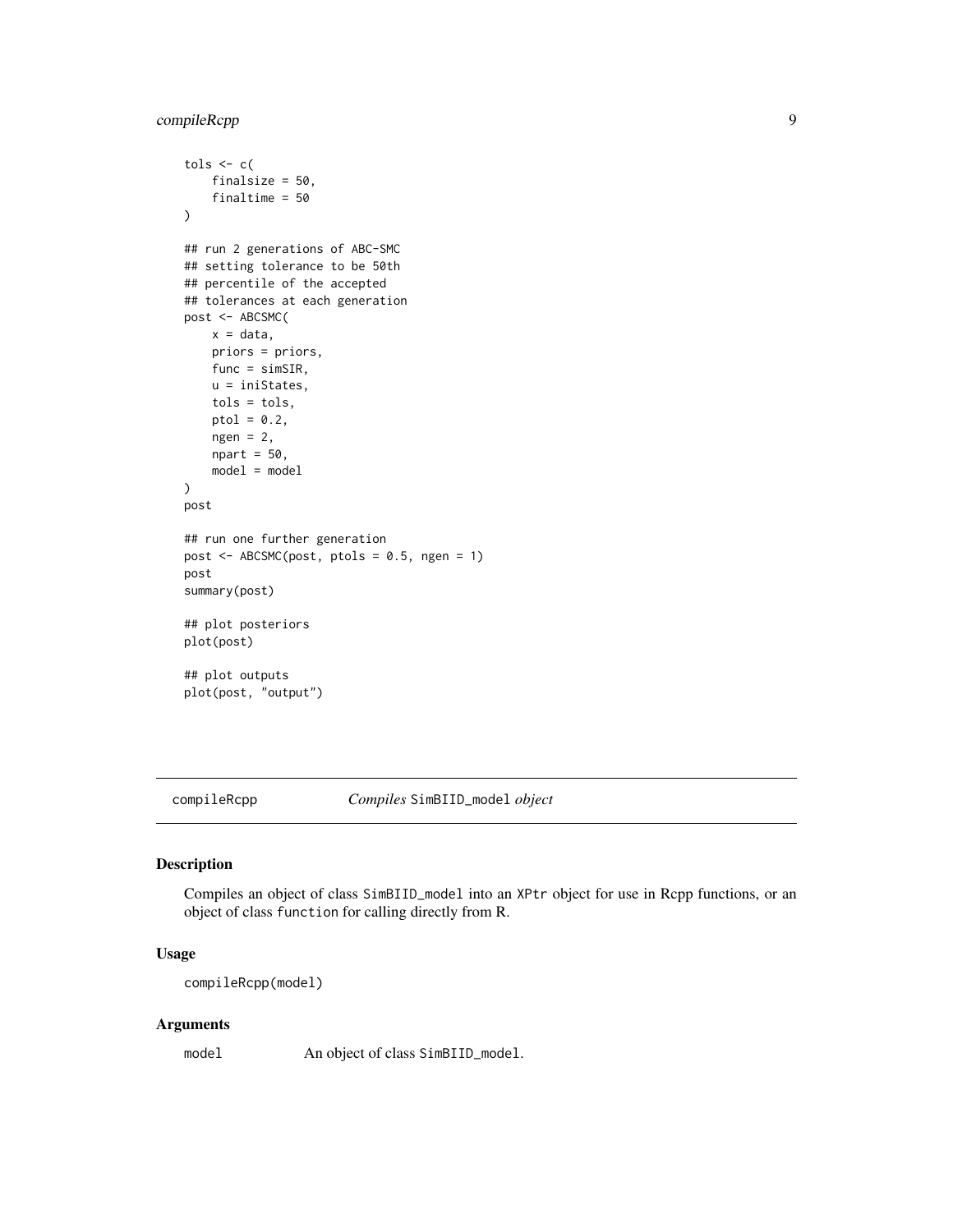## <span id="page-9-0"></span>Value

An object of class XPtr that points to the compiled function, or an R function object for calling directly from R.

#### See Also

[mparseRcpp](#page-10-1)

## Examples

```
## set up SIR simulationmodel
transitions <- c(
    "S -> beta * S * I -> I",
    "I \rightarrow gamma \star I \rightarrow R"
)
compartments <- c("S", "I", "R")
pars <- c("beta", "gamma")
model <- mparseRcpp(
    transitions = transitions,
    compartments = compartments,
    pars = pars
\mathcal{L}## compile model to be run directly
model <- compileRcpp(model)
model
## set initial states (1 initial infection
## in population of 120)
iniStates <-c(S = 119, I = 1, R = 0)## set parameters
pars <- c(beta = 0.001, gamma = 0.1)
## run compiled model
model(pars, 0, 100, iniStates)
```
ebola *Time series counts of ebola cases*

#### Description

A dataset containing time series counts for the number of new individuals exhibiting clinical signs, and the number of new removals each day for the 1995 Ebola epidemic in the Democratic Republic of Congo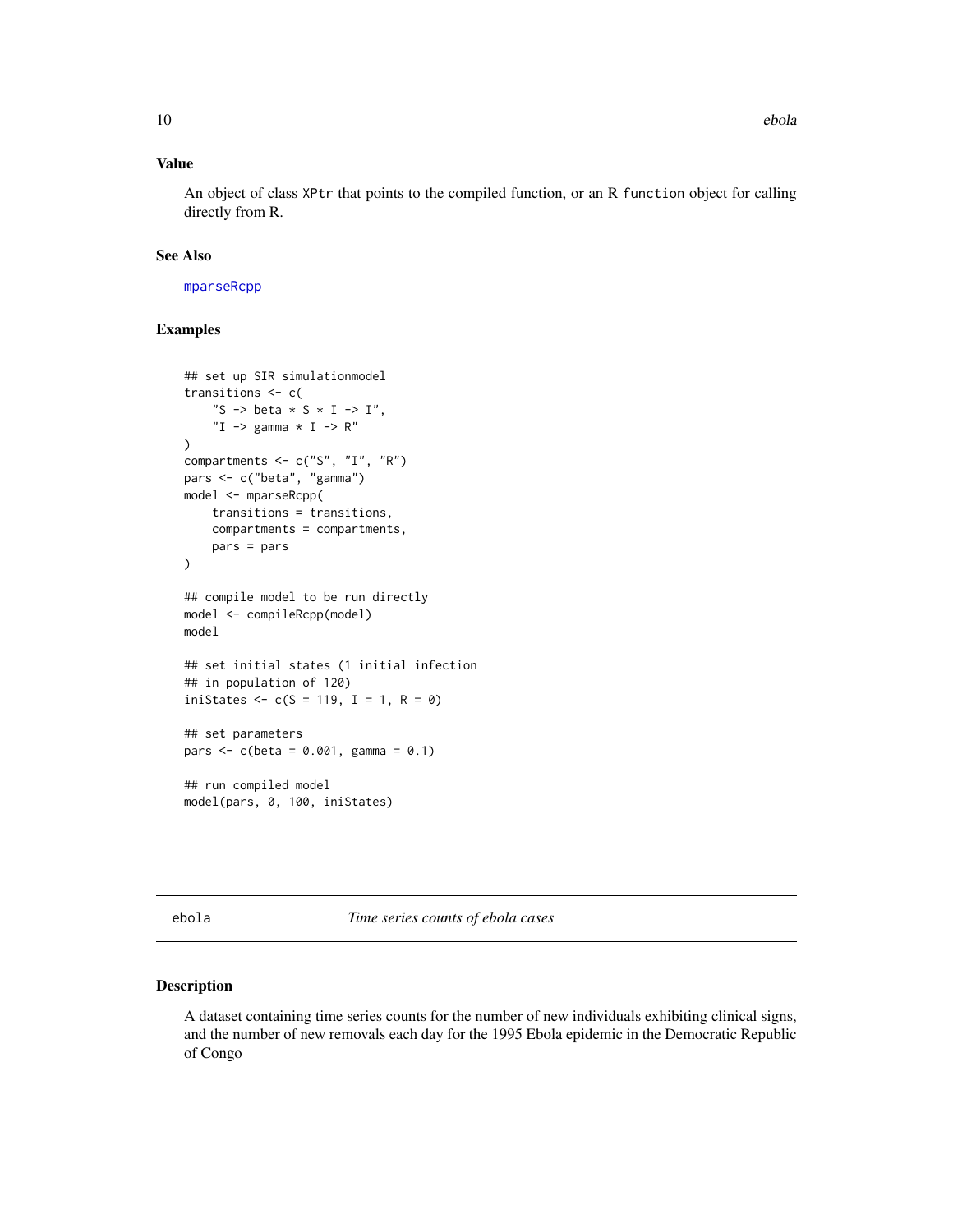## <span id="page-10-0"></span>mparseRcpp 11

## Usage

ebola

## Format

A data frame with 192 rows and 3 variables:

time days from 1st January 1995 clin\_signs number of new clinical cases at each day removals number of new removals at each day

#### Source

Khan AS et al. (1999) <doi:10.1086/514306>

<span id="page-10-1"></span>mparseRcpp *Parse custom model using* SimInf *style markup*

## Description

Parse custom model using SimInf style markup. Does not have full functionality of mparse. Currently only supports simulations on a single node.

#### Usage

```
mparseRcpp(
  transitions = NULL,
  compartments = NULL,
 pars = NULL,
  obsProcess = NULL,
  addVars = NULL,
  stopCrit = NULL,
  tspan = FALSE,incidence = FALSE,
  afterTstar = NULL,
 PF = FALSE,
  runFromR = TRUE
)
```
## Arguments

transitions character vector containing transitions on the form " $X \rightarrow \ldots \rightarrow Y$ ". The left (right) side is the initial (final) state and the propensity is written in between the ->-signs. The special symbol @ is reserved for the empty set. For example, transitions = c("S -> k1\*S\*I -> I","I -> k2\*I -> R") expresses a SIR model.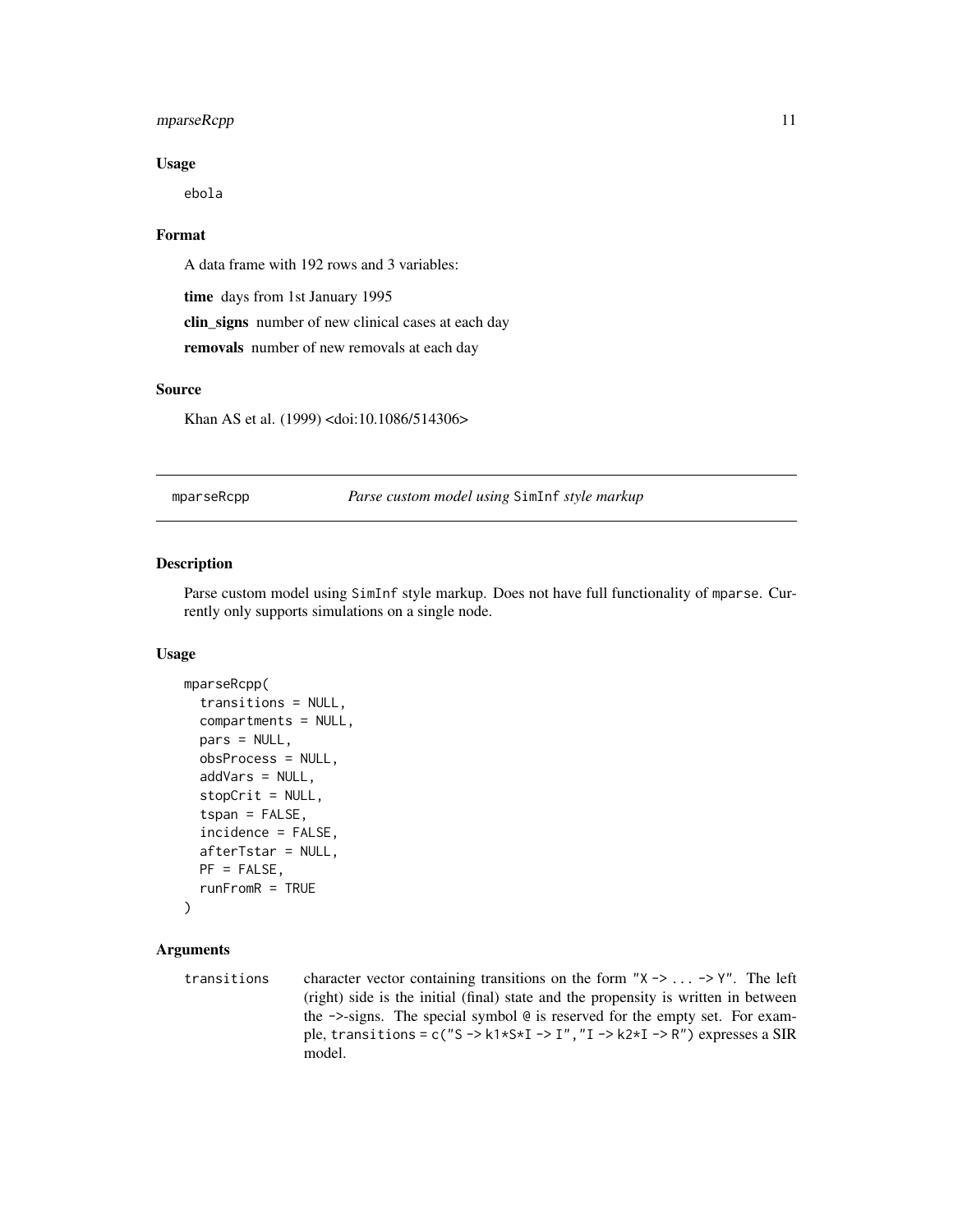| compartments | contains the names of the involved compartments, for example, compartments<br>$= c("S", "I", "R").$                                                                                                                                                                                                                                                                                                                                                                                                                                                                                                                                                                                                                                                                   |
|--------------|-----------------------------------------------------------------------------------------------------------------------------------------------------------------------------------------------------------------------------------------------------------------------------------------------------------------------------------------------------------------------------------------------------------------------------------------------------------------------------------------------------------------------------------------------------------------------------------------------------------------------------------------------------------------------------------------------------------------------------------------------------------------------|
| pars         | a character vector containing the names of the parameters.                                                                                                                                                                                                                                                                                                                                                                                                                                                                                                                                                                                                                                                                                                            |
| obsProcess   | data. frame determining the observation process. Columns must be in the or-<br>der: dataNames, dist, p1, p2. dataNames is a character denoting the name<br>of the variable that will be output from the observation process; dist is a<br>character specifying the distribution of the observation process (must be one<br>of "unif", "pois", "norm" or "binom" at the current time); p1 is the first pa-<br>rameter (the lower bound in the case of "unif", the rate in the case of "pois",<br>the mean in the case of "norm" or the size in the case of "binom"); and finally<br>p2 is the second parameter (the upper bound in the case of "unif", NA in the<br>case of "pois", the standard deviation in the case of "norm", and prob in the<br>case of "binom"). |
| addVars      | a character vector where the names specify the additional variables to be added<br>to the function call. These can be used to specify variables that can be used for<br>e.g. additional stopping criteria.                                                                                                                                                                                                                                                                                                                                                                                                                                                                                                                                                            |
| stopCrit     | A character vector including additional stopping criteria for rejecting simula-<br>tions early. These will be inserted within $if (CRIT) {out[0] = 0; return out; }$<br>statements within the underlying Rcpp code, which a return value of 0 corre-<br>sponds to rejecting the simulation. Variables in CRIT must match either those in<br>compartments and/or addVars.                                                                                                                                                                                                                                                                                                                                                                                              |
| tspan        | A logical determining whether to return time series counts or not.                                                                                                                                                                                                                                                                                                                                                                                                                                                                                                                                                                                                                                                                                                    |
| incidence    | A logical specifying whether to return incidence curves in addition to counts.                                                                                                                                                                                                                                                                                                                                                                                                                                                                                                                                                                                                                                                                                        |
| afterTstar   | A character containing code to insert after each new event time is generated.                                                                                                                                                                                                                                                                                                                                                                                                                                                                                                                                                                                                                                                                                         |
| PF           | A logical determining whether to compile the code for use in a particle filter.                                                                                                                                                                                                                                                                                                                                                                                                                                                                                                                                                                                                                                                                                       |
| runFromR     | logical determining whether code is to be compiled to run directly in R, or<br>whether to be compiled as an XPtr object for use in Rcpp.                                                                                                                                                                                                                                                                                                                                                                                                                                                                                                                                                                                                                              |

### Details

Uses a SimInf style markup to create compartmental state-space written using Rcpp. A helper run function exists to compile and run the model. Another helper function, compileRcpp, can compile the model to produce a function that can be run directly from R, or compiled into an external pointer (using the RcppXPtrUtils package).

#### Value

An object of class SimBIID\_model, which is essentially a list containing elements:

- code: parsed code to compile;
- transitions: copy of transitions argument;
- compartments: copy of compartments argument;
- pars: copy of pars argument;
- obsProcess: copy of obsProcess argument;
- stopCrit: copy of stopCrit argument;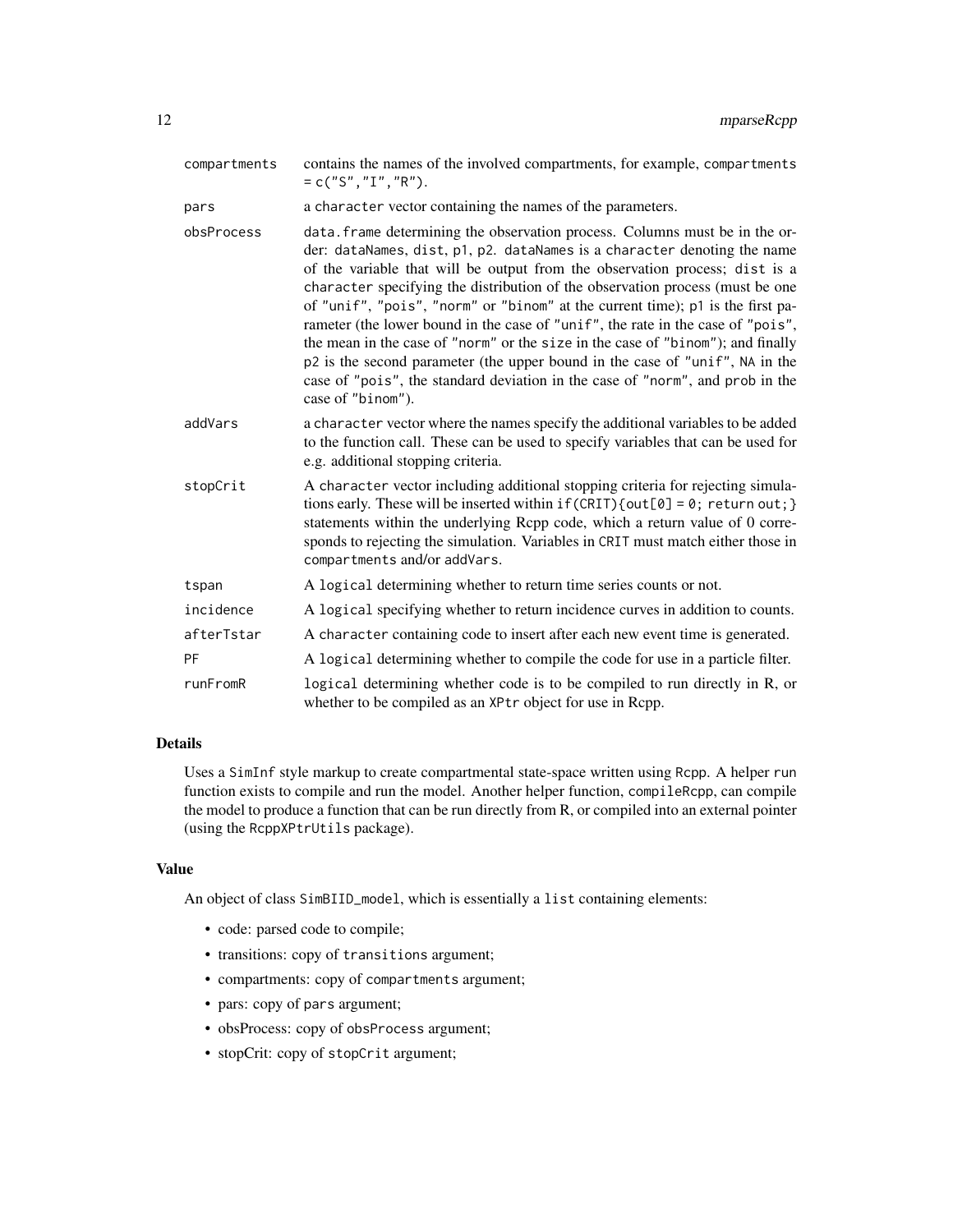- <span id="page-12-0"></span>• addVars: copy of addVars argument;
- tspan: copy of tspan argument;
- incidence: copy of incidence argument;
- afterTstar: copy of afterTstar argument;
- PF: copy of PF argument;
- runFromR: copy of runFromR argument.

This can be compiled into an XPtr or function object using compileRcpp().

## See Also

[run](#page-31-1), [compileRcpp](#page-8-1), [print.SimBIID\\_model](#page-29-1)

#### Examples

```
## set up SIR simulation model
transitions <- c(
    "S -> beta * S * I -> I",
    "I \rightharpoonup gamma * I -> R"
\lambdacompartments <- c("S", "I", "R")
pars <- c("beta", "gamma")
model <- mparseRcpp(
    transitions = transitions,
    compartments = compartments,
    pars = pars
\lambda## compile and run model
sims < - run(model = model,pars = c(beta = 0.001, gamma = 0.1),tstart = 0,
    tstop = 100,
    u = c(S = 119, I = 1, R = 0)\mathcal{L}sims
```
<span id="page-12-1"></span>plot.ABCSMC *Plots* ABCSMC *objects*

#### Description

Plot method for ABCSMC objects.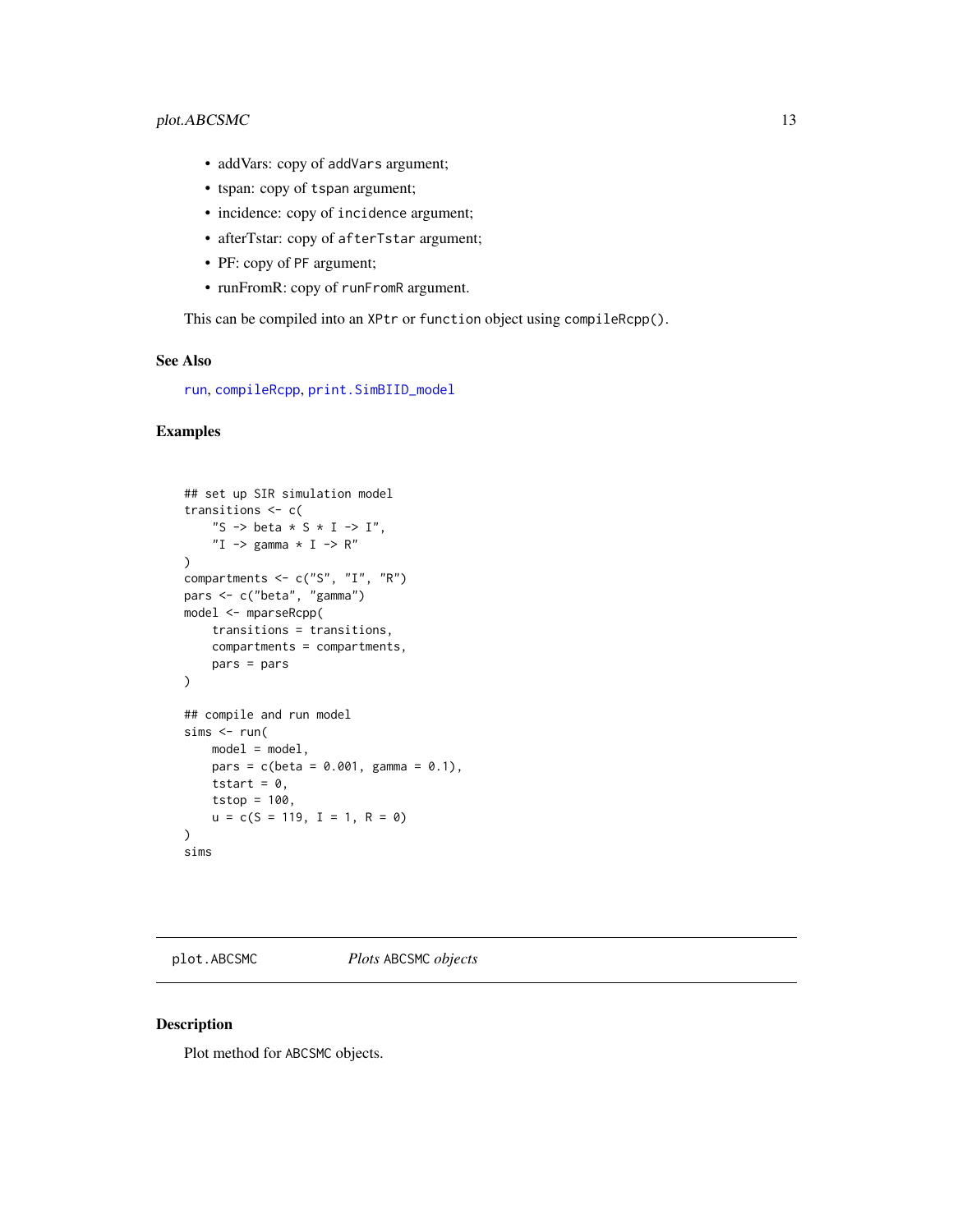## Usage

```
## S3 method for class 'ABCSMC'
plot(
  x,
  type = c("post", "output"),
  gen = NA,joint = FALSE,
  transfunc = NA,
  ...
\mathcal{L}
```
#### Arguments

| $\mathsf{x}$ | An ABCSMC object.                                                                                                                                                                                                                |  |
|--------------|----------------------------------------------------------------------------------------------------------------------------------------------------------------------------------------------------------------------------------|--|
| type         | Takes the value "post" if you want to plot posterior distributions. Takes the<br>value "output" if you want to plot the simulated outputs.                                                                                       |  |
| gen          | A vector of generations to plot. If left missing then defaults to all generations.                                                                                                                                               |  |
| joint        | A logical describing whether joint or marginal distributions are wanted.                                                                                                                                                         |  |
| transfunc    | Is a function object where the arguments to the function must match all or a<br>subset of the parameters in the model. This function needs to return a data. frame<br>object with columns containing the transformed parameters. |  |
| $\cdot$      | Not used here.                                                                                                                                                                                                                   |  |

#### Value

A plot of the ABC posterior distributions for different generations, or the distributions of the simulated summary measures for different generations.

## See Also

[ABCSMC](#page-4-1), [print.ABCSMC](#page-25-1), [summary.ABCSMC](#page-34-1)

```
## set up SIR simulation model
transitions <- c(
    "S -> beta * S * I -> I",
    "I \rightarrow gamma * I -> R"
\mathcal{L}compartments <- c("S", "I", "R")
pars <- c("beta", "gamma")
model <- mparseRcpp(
    transitions = transitions,
    compartments = compartments,
    pars = pars
)
model <- compileRcpp(model)
```
<span id="page-13-0"></span>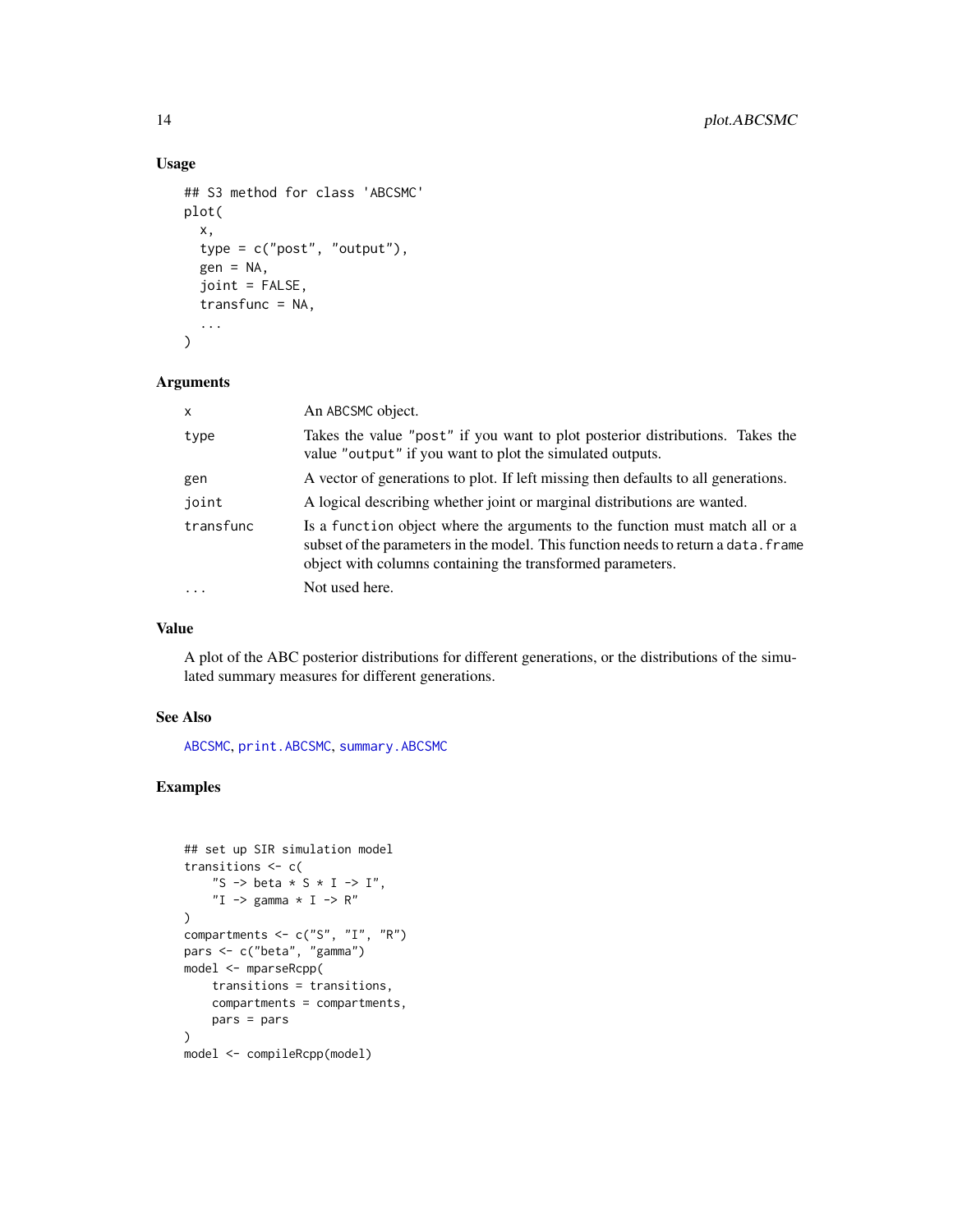```
## generate function to run simulators
## and return summary statistics
simSIR <- function(pars, data, tols, u, model) {
    ## run model
    sims <- model(pars, 0, data[2] + tols[2], u)
    ## this returns a vector of the form:
    ## completed (1/0), t, S, I, R (here)
    if(sims[1] == 0) {
        ## if simulation rejected
        return(NA)
    } else {
        ## extract finaltime and finalsize
        finaltime <- sims[2]
        finalsize <- sims[5]
    }
    ## return vector if match, else return NA
    if(all(abs(c(finalsize, finaltime) - data) \leq tols)){
        return(c(finalsize, finaltime))
    } else {
        return(NA)
    }
}
## set priors
priors <- data.frame(
   parnames = c("beta", "gamma"),
    dist = rep("gamma", 2),
   stringsAsFactors = FALSE
)
priors$p1 <- c(10, 10)
priors$p2 <- c(10^4, 10^2)
## define the targeted summary statistics
data <-c(finalsize = 30,
    finaltime = 76
\mathcal{L}## set initial states (1 initial infection
## in population of 120)
iniStates \leq c(S = 119, I = 1, R = 0)## set initial tolerances
tols \leq c (
    finalsize = 50,
    finaltime = 50
\mathcal{L}## run 2 generations of ABC-SMC
```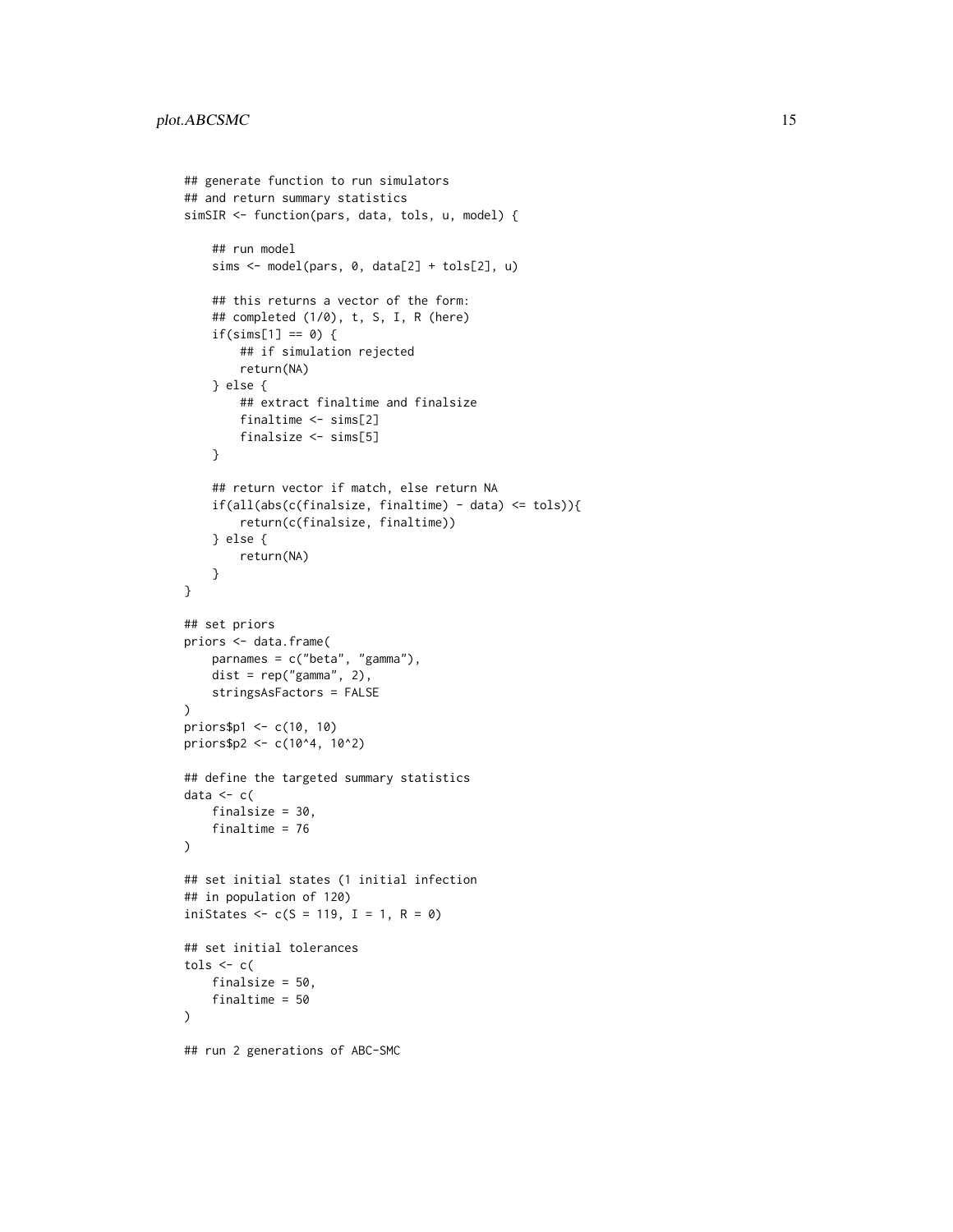```
## setting tolerance to be 50th
## percentile of the accepted
## tolerances at each generation
post <- ABCSMC(
   x = data,priors = priors,
   func = simSIR,
   u = iniStates,
   tols = tols,ptol = 0.2,
   ngen = 2,npart = 50,
   model = model
)
post
## run one further generation
post <- ABCSMC(post, ptols = 0.5, ngen = 1)
post
summary(post)
## plot posteriors
plot(post)
## plot outputs
plot(post, "output")
```
## <span id="page-15-1"></span>plot.PMCMC *Plots* PMCMC *objects*

#### Description

Plot method for PMCMC objects.

## Usage

```
## S3 method for class 'PMCMC'
plot(
  x,
  type = c("post", "trace"),
  joint = FALSE,
  transfunc = NA,
 ask = TRUE,...
)
```
<span id="page-15-0"></span>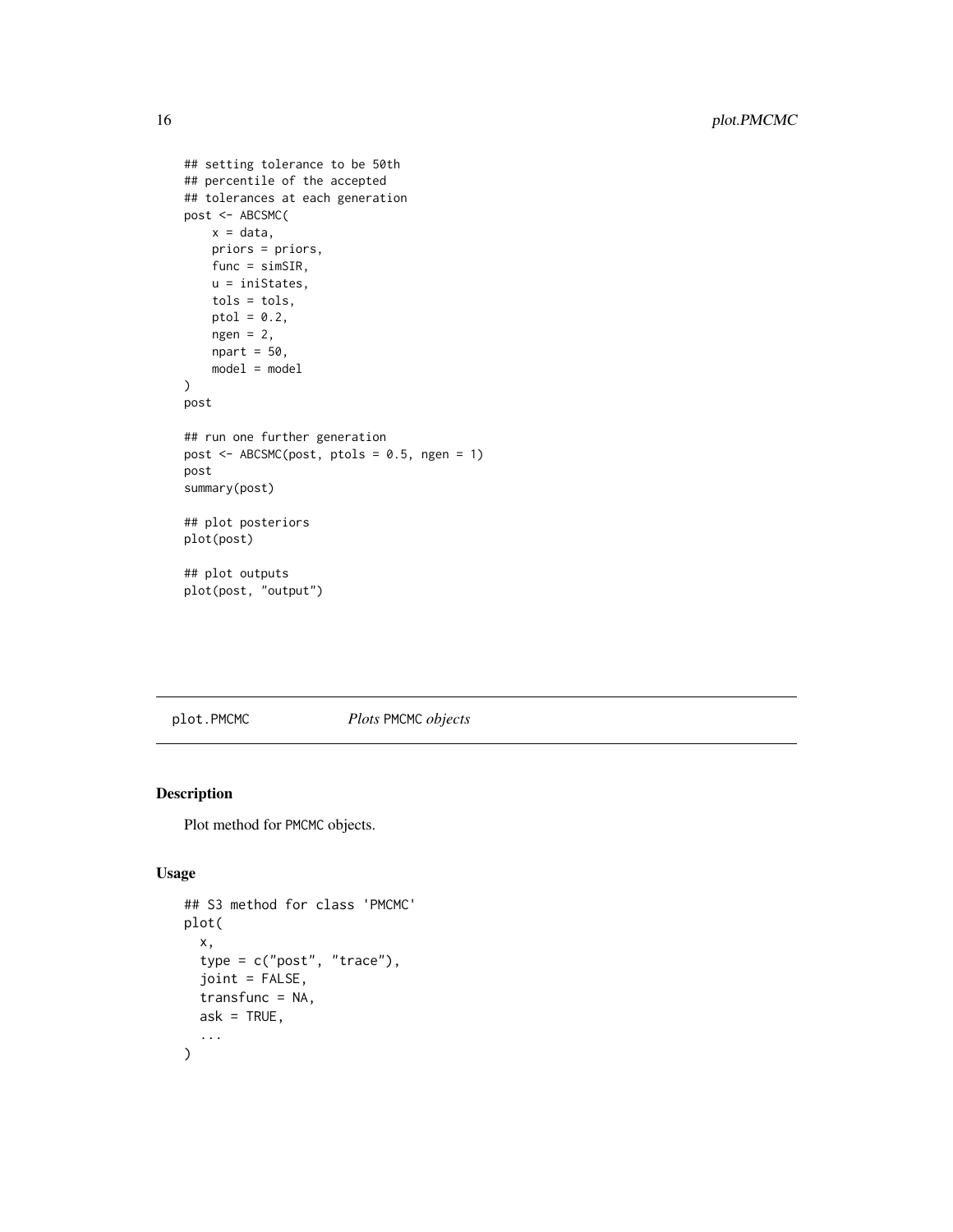#### <span id="page-16-0"></span>plot.PMCMC 17

#### Arguments

| X         | A PMCMC object.                                                                                                                                                                                                                  |  |
|-----------|----------------------------------------------------------------------------------------------------------------------------------------------------------------------------------------------------------------------------------|--|
| type      | Takes the value "post" if you want to plot posterior distributions. Takes the<br>value "trace" if you want to plot the trace plots.                                                                                              |  |
| joint     | A logical describing whether joint or marginal distributions are wanted.                                                                                                                                                         |  |
| transfunc | Is a function object where the arguments to the function must match all or a<br>subset of the parameters in the model. This function needs to return a data. Frame<br>object with columns containing the transformed parameters. |  |
| ask       | Should the user ask before moving onto next trace plot.                                                                                                                                                                          |  |
| $\cdots$  | Not used here.                                                                                                                                                                                                                   |  |

## Value

A plot of the (approximate) posterior distributions obtained from fitting a particle Markov chain Monte Carlo algorithm, or provides corresponding trace plots.

#### See Also

[PMCMC](#page-19-1), [print.PMCMC](#page-27-1), [predict.PMCMC](#page-23-1), [summary.PMCMC](#page-36-1) [window.PMCMC](#page-38-1)

```
## set up data to pass to PMCMC
flu_dat <- data.frame(
    t = 1:14,
    Robs = c(3, 8, 26, 76, 225, 298, 258, 233, 189, 128, 68, 29, 14, 4)
\lambda## set up observation process
obs <- data.frame(
    dataNames = "Robs",
    dist = "pois",
    p1 = "R + 1e-5",p2 = NA,
    stringsAsFactors = FALSE
\lambda## set up model (no need to specify tspan
## argument as it is set in PMCMC())
transitions <- c(
    "S -> beta * S * I / (S + I + R + R1) -> I",
    "I \rightarrow gamma * I \rightarrow R",
    "R \rightarrow \text{gamma1} * R \rightarrow R1"\mathcal{L}compartments \leq c("S", "I", "R", "R1")
pars <- c("beta", "gamma", "gamma1")
model <- mparseRcpp(
```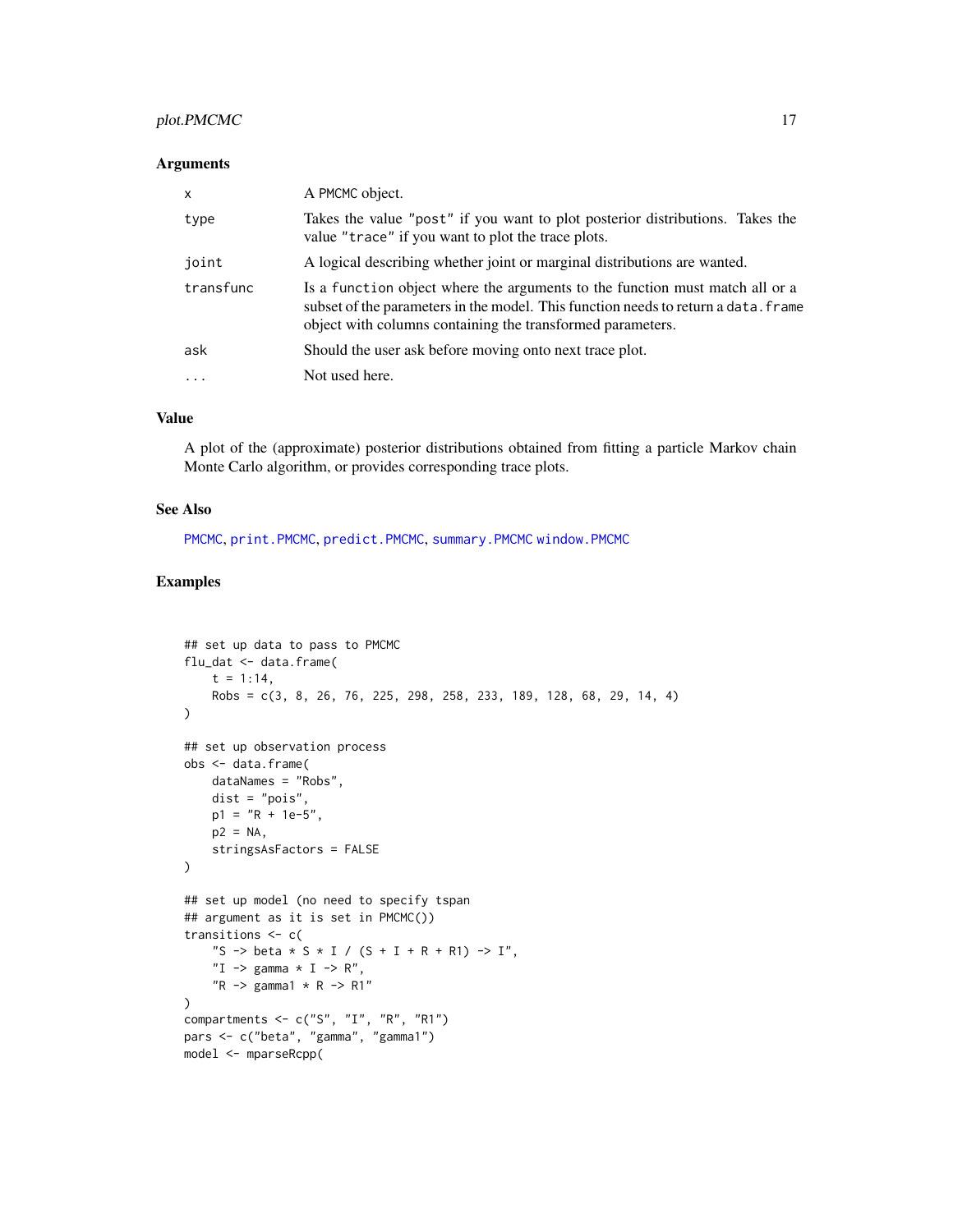```
transitions = transitions,
   compartments = compartments,
   pars = pars,
   obsProcess = obs
)
## set priors
priors <- data.frame(
   parnames = c("beta", "gamma", "gamma1"),
   dist = rep("unif", 3),
   stringsAsFactors = FALSE)
priors$p1 <- c(0, 0, 0)
priors$p2 <- c(5, 5, 5)
## define initial states
iniStates <- c(S = 762, I = 1, R = 0, R1 = 0)set.seed(50)
## run PMCMC algorithm
post <- PMCMC(
   x = flu_data,
   priors = priors,
   func = model,
   u = iniStates,
   npart = 25,
   niter = 5000,
   nprintsum = 1000
\mathcal{L}## plot MCMC traces
plot(post, "trace")
## continue for some more iterations
post <- PMCMC(post, niter = 5000, nprintsum = 1000)
## plot traces and posteriors
plot(post, "trace")
plot(post)
## remove burn-in
post <- window(post, start = 5000)
## summarise posteriors
summary(post)
```
<span id="page-17-1"></span>plot.SimBIID\_runs *Plots* SimBIID\_runs *objects*

<span id="page-17-0"></span>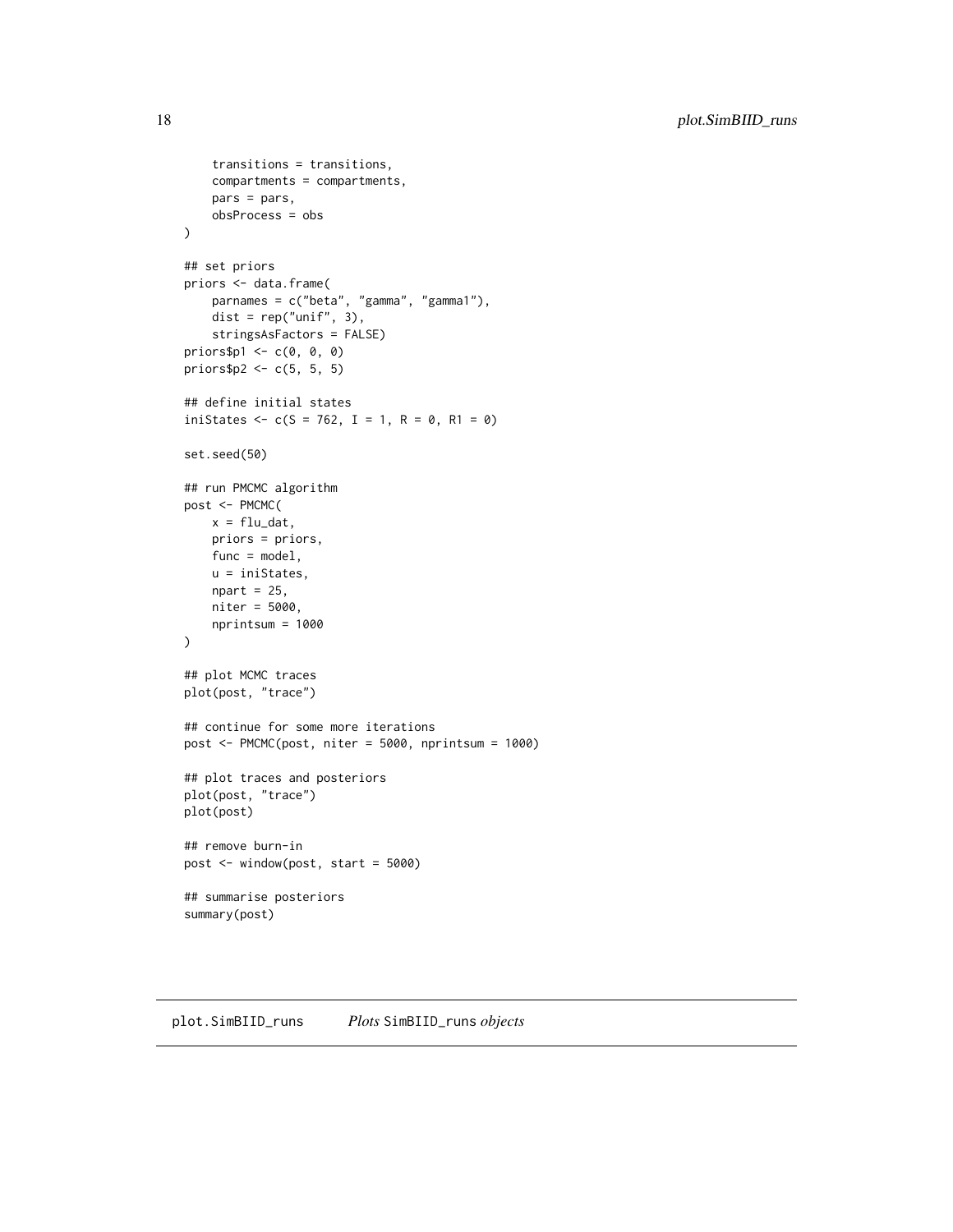## <span id="page-18-0"></span>plot.SimBIID\_runs 19

## Description

Plot method for SimBIID\_runs objects.

## Usage

```
## S3 method for class 'SimBIID_runs'
plot(
  x,
 which = c("all", "t"),type = c("runs", "sums"),rep = NA,
  quant = 0.9,
 data = NULL,matchData = NULL,
  ...
)
```
## Arguments

| x         | An SimBIID_runs object.                                                                                                                                                                                                                              |
|-----------|------------------------------------------------------------------------------------------------------------------------------------------------------------------------------------------------------------------------------------------------------|
| which     | A character vector of states to plot. Can be "all" to plot all states (and final<br>event times), or "t" to plot final event times.                                                                                                                  |
| type      | Character stating whether to plot full simulations over time ("runs") or sum-<br>maries ("sums").                                                                                                                                                    |
| rep       | An integer vector of simulation runs to plot.                                                                                                                                                                                                        |
| quant     | A vector of quantiles $(> 0.5)$ to plot if type == "runs".                                                                                                                                                                                           |
| data      | A data. frame containing time series count data, with the first column called t,<br>followed by columns of time-series counts.                                                                                                                       |
| matchData | A character vector containing matches between the columns of data and the<br>columns of the model runs. Each entry must be of the form e.g. $"SD = SR",$<br>where SD is the name of the column in data, and SR is the name of the column<br>in $x$ . |
| $\cdots$  | Not used here.                                                                                                                                                                                                                                       |

## Value

A plot of individual simulations and/or summaries of repeated simulations extracted from SimBIID\_runs object.

## See Also

[mparseRcpp](#page-10-1), [print.SimBIID\\_runs](#page-30-1), [run](#page-31-1)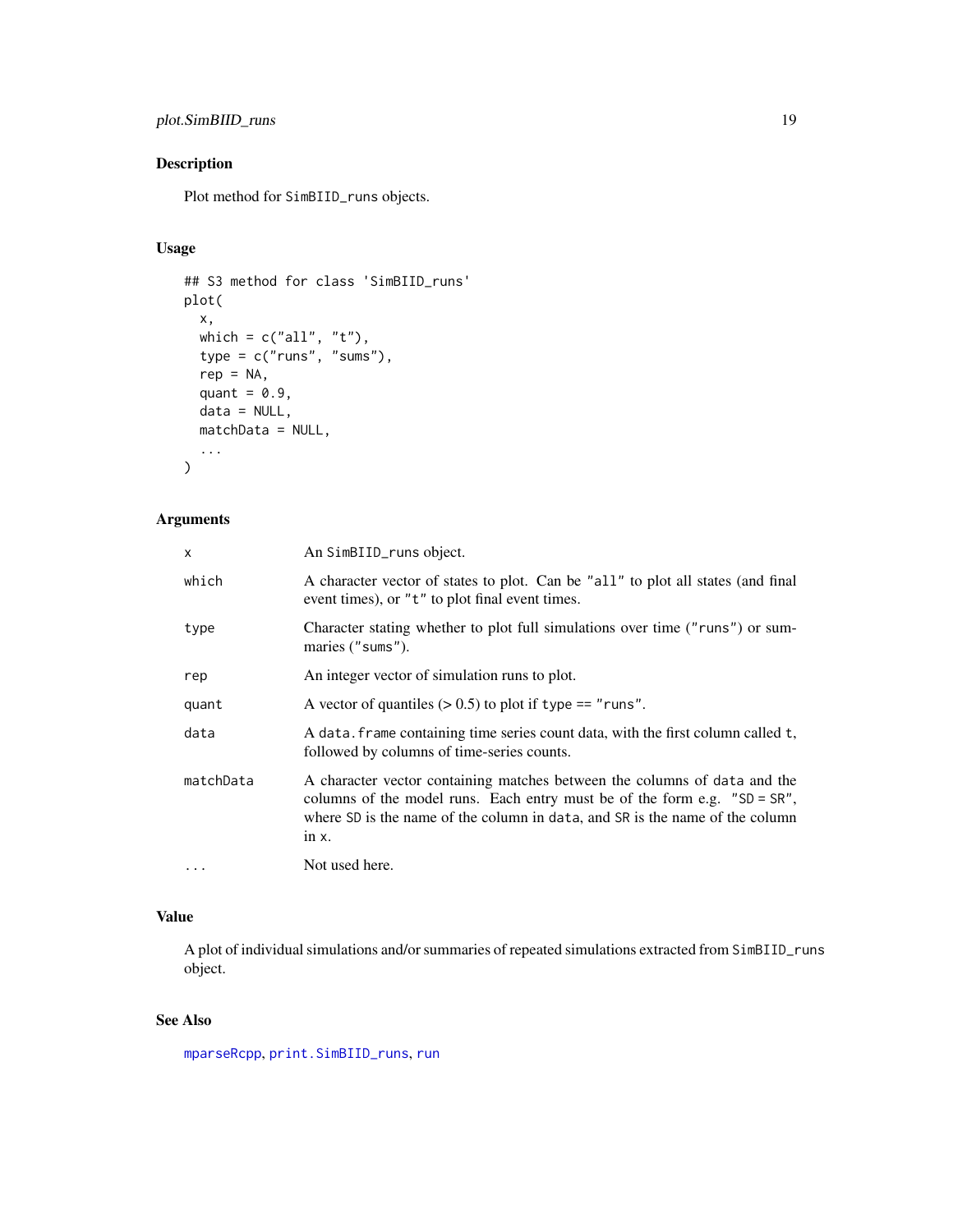#### Examples

```
## set up SIR simulation model
transitions <- c(
    "S -> beta * S * I -> I",
    "I \rightarrow gamma * I \rightarrow R"
\mathcal{L}compartments <- c("S", "I", "R")
pars <- c("beta", "gamma")
model <- mparseRcpp(
    transitions = transitions,
    compartments = compartments,
    pars = pars,
    tspan = TRUE
\lambda## run 100 replicate simulations and
## plot outputs
sims < - run(model = model,pars = c(beta = 0.001, gamma = 0.1),tstart = 0,
    tstop = 100,
    u = c(S = 119, I = 1, R = 0),
    tspan = seq(1, 100, length.out = 10),
    nrep = 100)
plot(sims, quant = c(0.55, 0.75, 0.9))## add replicate 1 to plot
plot(sims, quant = c(0.55, 0.75, 0.9), rep = 1)
```
<span id="page-19-1"></span>PMCMC *Runs particle MCMC algorithm*

## Description

Runs particle Markov chain Monte Carlo (PMCMC) algorithm using a bootstrap particle filter for fitting infectious disease models to time series count data.

## Usage

```
PMCMC(x, \ldots)## S3 method for class 'PMCMC'
PMCMC(
  x,
```
<span id="page-19-0"></span>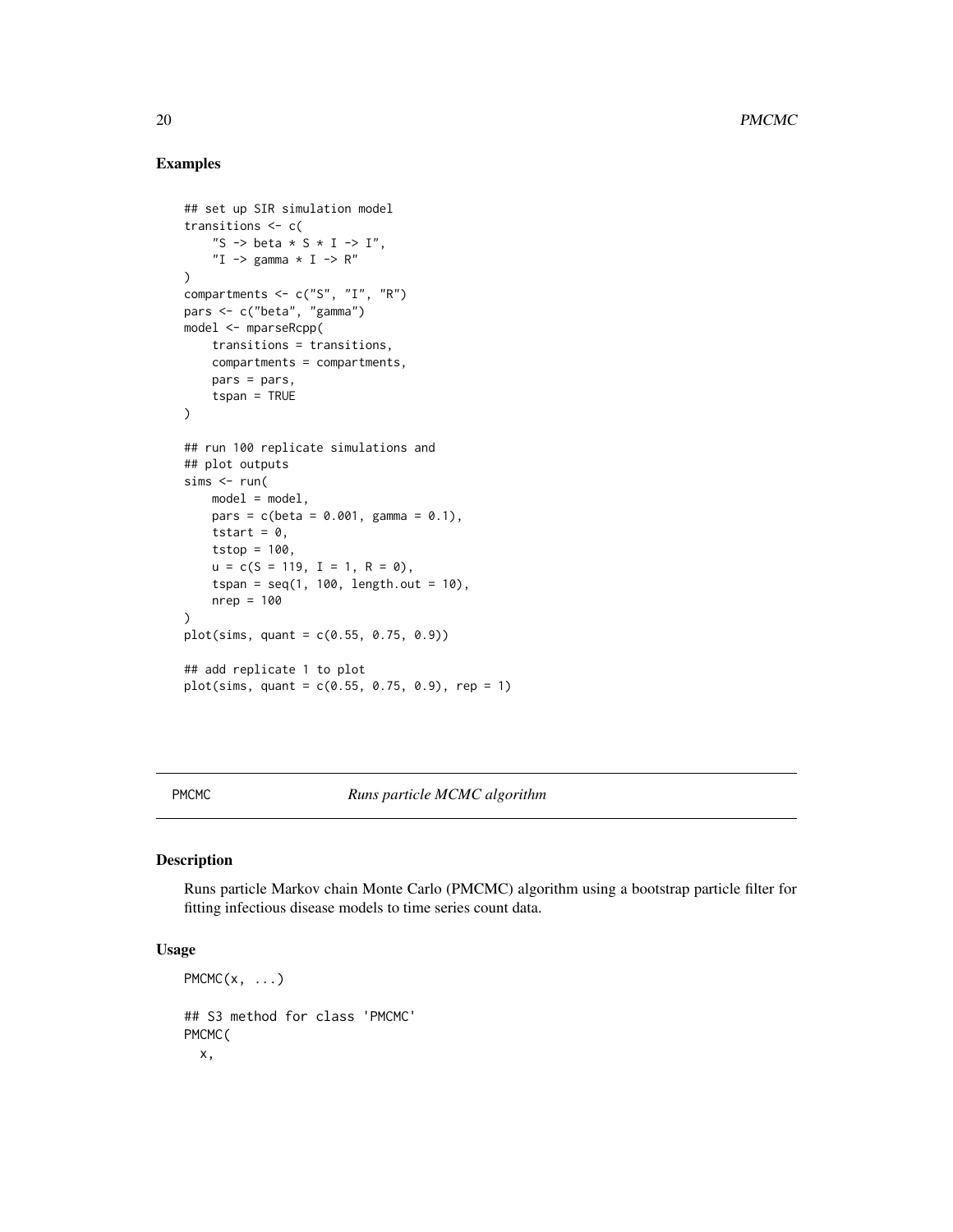#### $PMCMC$  21

```
niter = 1000,
 nprintsum = 100,
 adapt = TRUE,adaptmixprop = 0.05,nupdate = 100,
  ...
\mathcal{L}## Default S3 method:
PMCMC(
 x,
 priors,
 func,
 u,
 npart = 100,
  iniPars = NA,
 fixpars = FALSE,
 niter = 1000,
 nprintsum = 100,
 adapt = TRUE,
 propVar = NA,
 adaptmixprop = 0.05,
 nupdate = 100,...
\mathcal{L}
```
## Arguments

| X            | A PMCMC object, or a data. frame containing time series count data, with the<br>first column called t, followed by columns of time-series counts. The time-<br>series counts columns must be in the order of the 'counts' object in the 'func'<br>function (see below).                                                                                                                                                                                                                                            |
|--------------|--------------------------------------------------------------------------------------------------------------------------------------------------------------------------------------------------------------------------------------------------------------------------------------------------------------------------------------------------------------------------------------------------------------------------------------------------------------------------------------------------------------------|
| $\ddots$     | Not used here.                                                                                                                                                                                                                                                                                                                                                                                                                                                                                                     |
| niter        | An integer specifying the number of iterations to run the MCMC.                                                                                                                                                                                                                                                                                                                                                                                                                                                    |
| nprintsum    | Prints summary of MCMC to screen every nprintsum iterations. Also defines<br>how often adaptive scaling of proposal variances occur.                                                                                                                                                                                                                                                                                                                                                                               |
| adapt        | Logical determining whether to use adaptive proposal or not.                                                                                                                                                                                                                                                                                                                                                                                                                                                       |
| adaptmixprop | Mixing proportion for adaptive proposal.                                                                                                                                                                                                                                                                                                                                                                                                                                                                           |
| nupdate      | Controls when to start adaptive update.                                                                                                                                                                                                                                                                                                                                                                                                                                                                            |
| priors       | A data. frame containing columns parnames, dist, p1 and p2, with number<br>of rows equal to the number of parameters. The column parname simply gives<br>names to each parameter for plotting and summarising. Each entry in the dist<br>column must contain one of c("unif","norm","gamma"), and the correspond-<br>ing p1 and p2 entries relate to the hyperparameters (lower and upper bounds in<br>the uniform case; mean and standard deviation in the normal case; and shape<br>and rate in the gamma case). |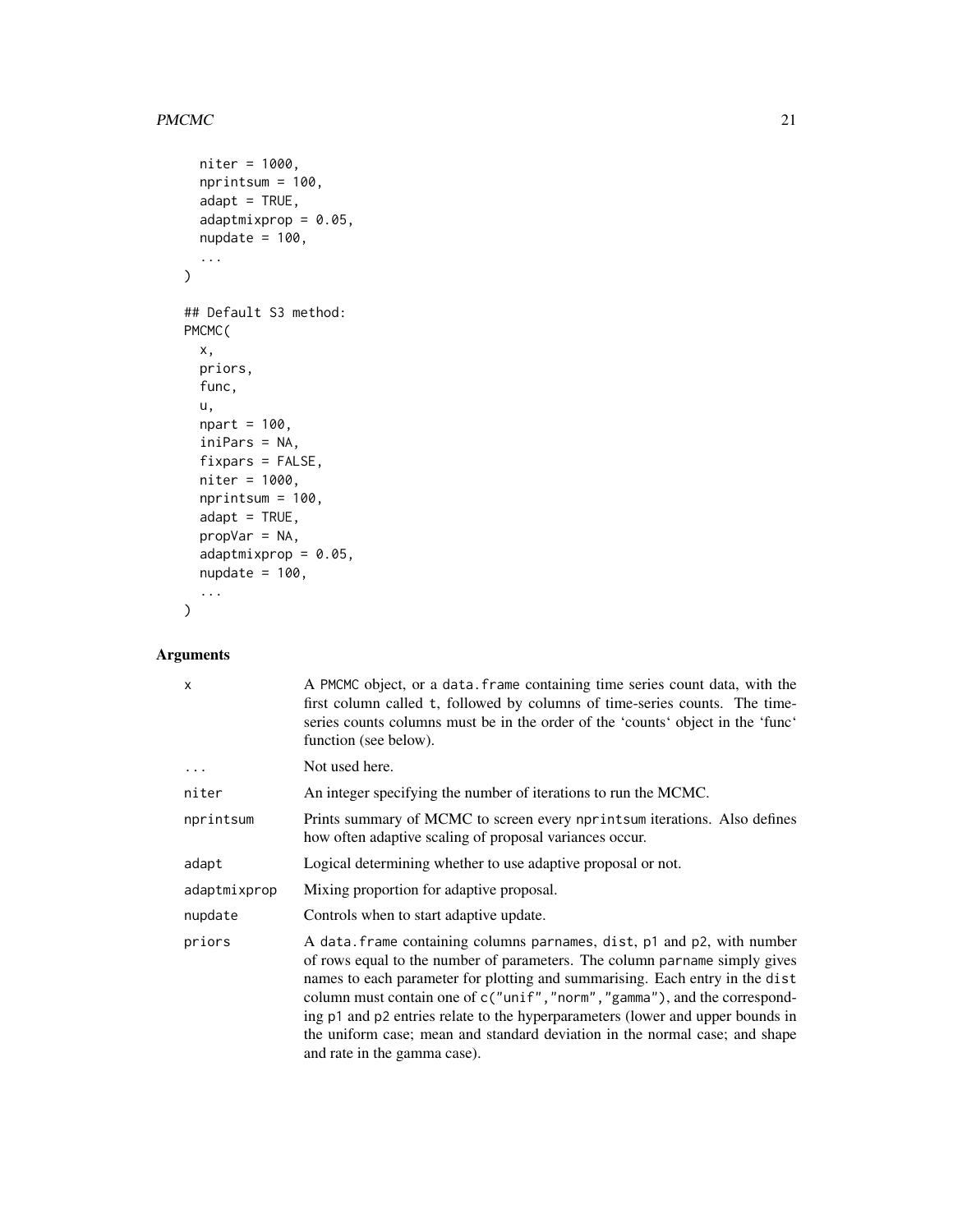| func    | A SimBIID_model object or an XPtr to simulation function. If the latter, then<br>this function must take the following arguments in order:                                                                 |  |
|---------|------------------------------------------------------------------------------------------------------------------------------------------------------------------------------------------------------------|--|
|         | • NumericVector pars: a vector of parameters;                                                                                                                                                              |  |
|         | • double tstart: the start time;                                                                                                                                                                           |  |
|         | • double tstop: the end time;                                                                                                                                                                              |  |
|         | • IntegerVector u: a vector of states at time tstart;                                                                                                                                                      |  |
|         | • IntegerVector counts: a vector of observed counts at tstop.                                                                                                                                              |  |
| u       | A named vector of initial states.                                                                                                                                                                          |  |
| npart   | An integer specifying the number of particles for the bootstrap particle filter.                                                                                                                           |  |
| iniPars | A named vector of initial values for the parameters of the model. If left unspec-<br>ified, then these are sampled from the prior distribution(s).                                                         |  |
| fixpars | A logical determining whether to fix the input parameters (useful for determin-<br>ing the variance of the marginal likelihood estimates).                                                                 |  |
| propVar | A numeric (npars x npars) matrix with log (or logistic) covariances to use as (ini-<br>(tial) proposal matrix. If left unspecified then defaults to diag(nrow(priors))<br>$*(0.1 \land 2)$ / nrow(priors). |  |

## Details

Function runs a particle MCMC algorithm using a bootstrap particle filter for a given model. If running with fixpars = TRUE then this runs niter simulations using fixed parameter values. This can be used to optimise the number of particles after a training run. Also has print(), summary(), plot(), predict() and window() methods.

#### Value

If the code throws an error, then it returns a missing value (NA). If fixpars = TRUE it returns a list of length 2 containing:

- output: a matrix with two columns. The first contains the simulated log-likelihood, and the second is a binary indicator relating to whether the simulation was 'skipped' or not  $(1 =$ skipped,  $0 = not$  skipped);
- pars: a vector of parameters used for the simulations.

If fixpars = FALSE, the routine returns a PMCMC object, essentially a list containing:

- pars: an mcmc object containing posterior samples for the parameters;
- u: a copy of the u input;
- accrate: the cumulative acceptance rate;
- npart: the chosen number of particles;
- time: the time taken to run the routine (in seconds);
- propVar: the proposal covariance for the parameter updates;
- data: a copy of the x input;
- priors: a copy of the priors input;
- func: a copy of the func input.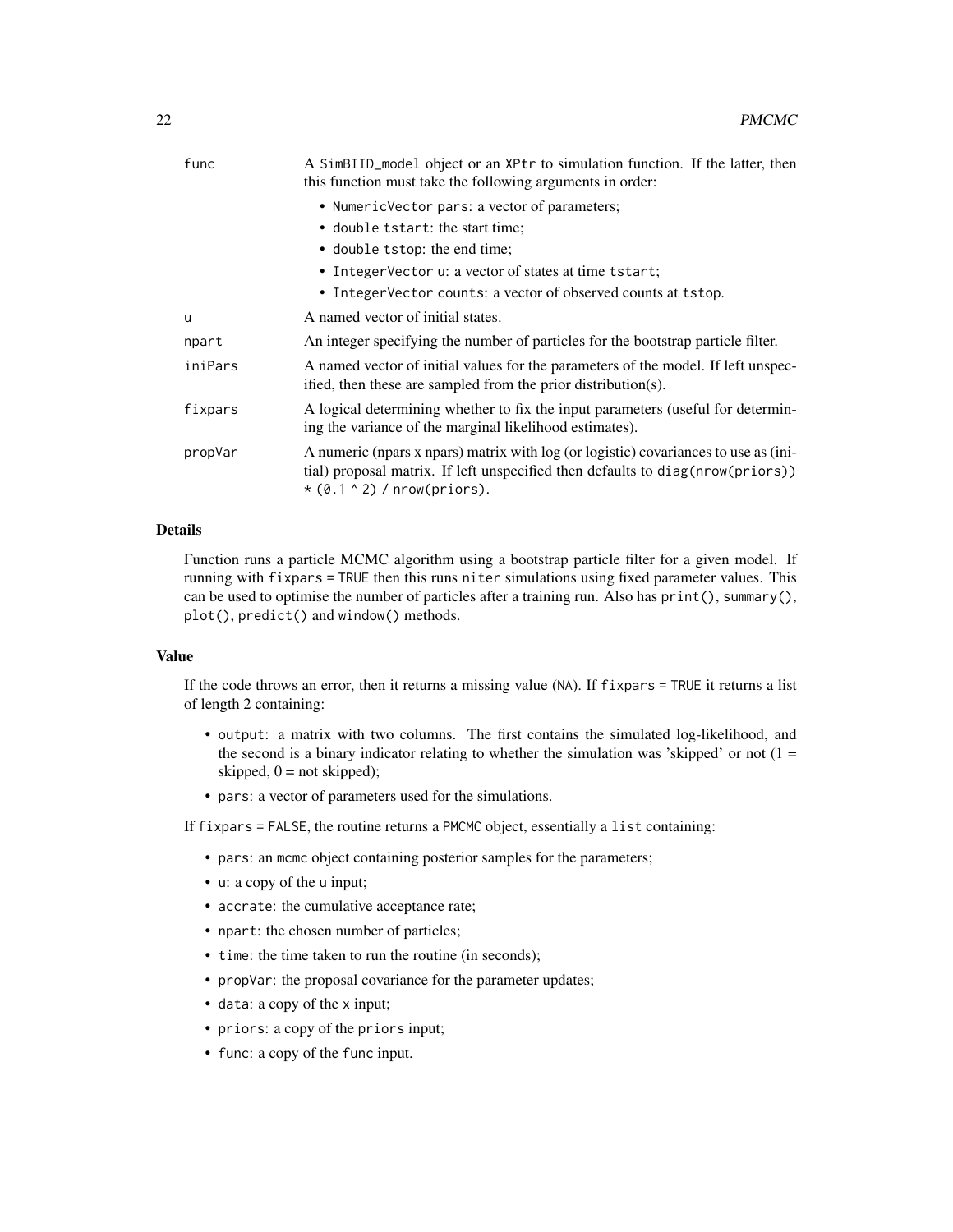#### <span id="page-22-0"></span> $PMCMC$  23

#### References

Andrieu C, Doucet A and Holenstein R (2010) <doi:10.1111/j.1467-9868.2009.00736.x>

#### See Also

[print.PMCMC](#page-27-1), [plot.PMCMC](#page-15-1), [predict.PMCMC](#page-23-1), [summary.PMCMC](#page-36-1) [window.PMCMC](#page-38-1)

```
## set up data to pass to PMCMC
flu_dat <- data.frame(
    t = 1:14,
    Robs = c(3, 8, 26, 76, 225, 298, 258, 233, 189, 128, 68, 29, 14, 4)
\lambda## set up observation process
obs <- data.frame(
    dataNames = "Robs",
    dist = "pois",
    p1 = "R + 1e-5"p2 = NA,
    stringsAsFactors = FALSE
)
## set up model (no need to specify tspan
## argument as it is set in PMCMC())
transitions <- c(
    "S -> beta * S * I / (S + I + R + R1) -> I",
    "I \rightarrow gamma * I \rightarrow R",
    "R \rightarrow \text{gamma1} * R \rightarrow R1")
compartments <- c("S", "I", "R", "R1")
pars <- c("beta", "gamma", "gamma1")
model <- mparseRcpp(
    transitions = transitions,
    compartments = compartments,
    pars = pars,
    obsProcess = obs
\lambda## set priors
priors <- data.frame(
    parnames = c("beta", "gamma", "gamma1"),
    dist = rep("unif", 3),stringsAsFactors = FALSE)
priors$p1 <- c(0, 0, 0)
priors$p2 <- c(5, 5, 5)
## define initial states
iniStates <- c(S = 762, I = 1, R = 0, R1 = 0)
```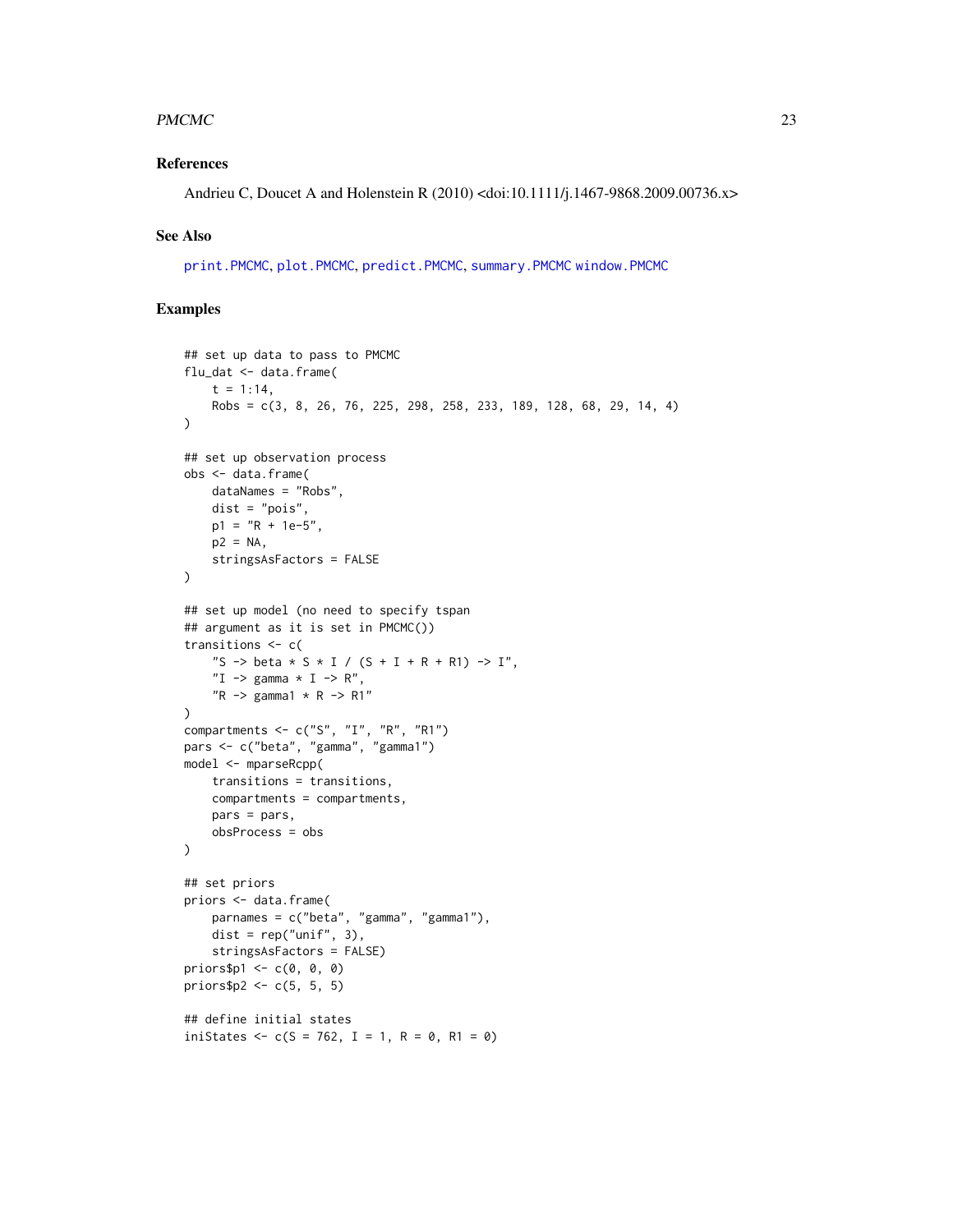```
set.seed(50)
## run PMCMC algorithm
post <- PMCMC(
    x = flu_data,priors = priors,
    func = model,
    u = iniStates,
    npart = 25,
    niter = 5000,
    nprintsum = 1000
\mathcal{L}## plot MCMC traces
plot(post, "trace")
## continue for some more iterations
post <- PMCMC(post, niter = 5000, nprintsum = 1000)
## plot traces and posteriors
plot(post, "trace")
plot(post)
## remove burn-in
post <- window(post, start = 5000)
## summarise posteriors
summary(post)
```
<span id="page-23-1"></span>predict.PMCMC *Predicts future course of outbreak from* PMCMC *objects*

#### Description

Predict method for PMCMC objects.

#### Usage

```
## S3 method for class 'PMCMC'
predict(object, tspan, npart = 50, ...)
```
## Arguments

| object    | A PMCMC object.                                         |
|-----------|---------------------------------------------------------|
| tspan     | A vector of times over which to output predictions.     |
| npart     | The number of particles to use in the bootstrap filter. |
| $\ddotsc$ | Not used here.                                          |

<span id="page-23-0"></span>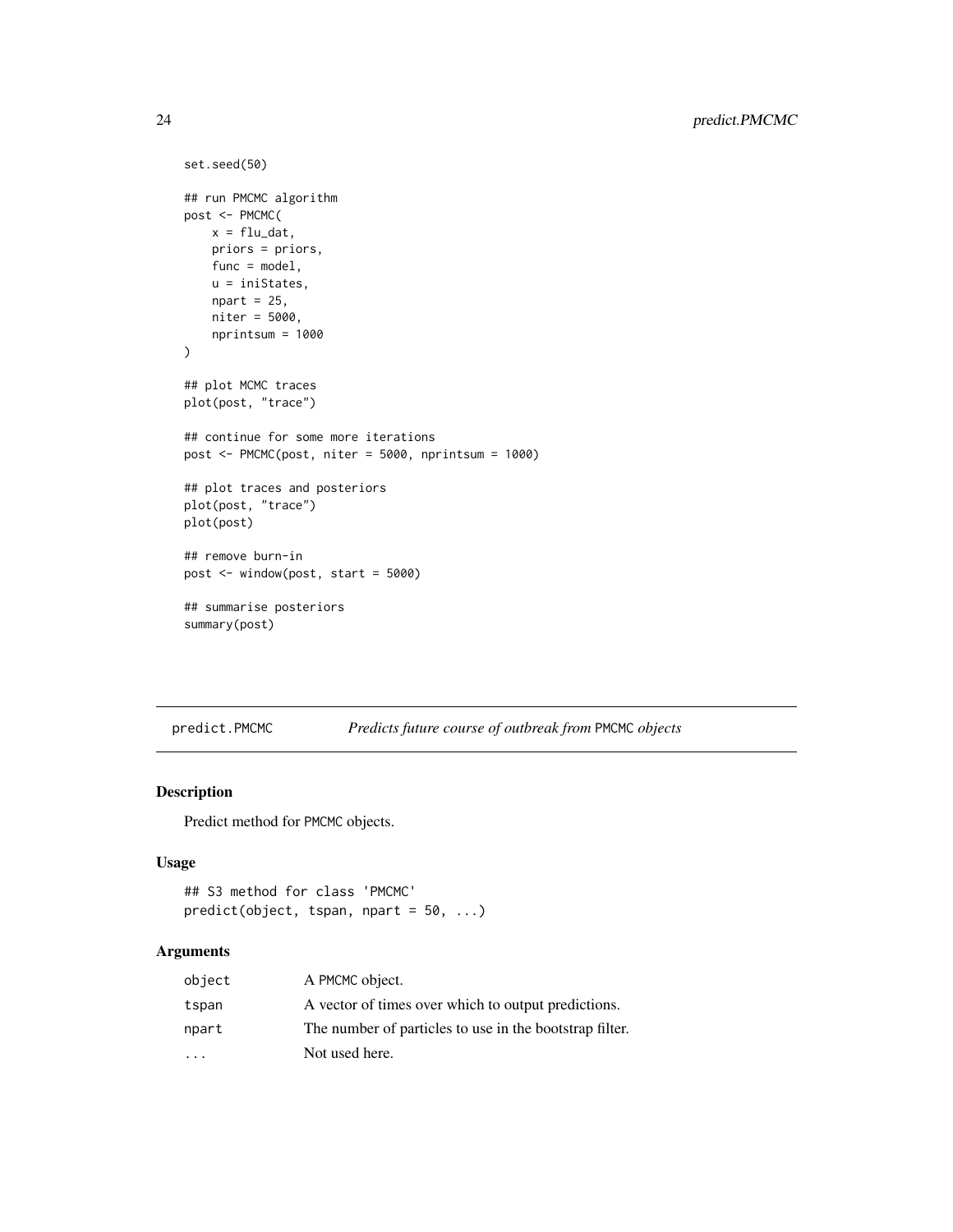## <span id="page-24-0"></span>predict.PMCMC 25

## Value

A SimBIID\_runs object.

## See Also

[PMCMC](#page-19-1), [print.PMCMC](#page-27-1), [plot.PMCMC](#page-15-1), [summary.PMCMC](#page-36-1) [window.PMCMC](#page-38-1)

```
## set up data to pass to PMCMC
flu_dat <- data.frame(
    t = 1:14,
    Robs = c(3, 8, 26, 76, 225, 298, 258, 233, 189, 128, 68, 29, 14, 4)
\lambda## set up observation process
obs <- data.frame(
    dataNames = "Robs",
    dist = "pois",
    p1 = "R + 1e-5"p2 = NA,
    stringsAsFactors = FALSE
)
## set up model (no need to specify tspan
## argument as it is set in PMCMC())
transitions <- c(
    "S -> beta * S * I / (S + I + R + R1) -> I",
    "I \rightarrow gamma * I \rightarrow R",
    "R \rightarrow \text{gamma1} * R \rightarrow R1"\lambda\overline{\text{comparments}} <- c("S", "I", "R", "R1")
pars <- c("beta", "gamma", "gamma1")
model <- mparseRcpp(
    transitions = transitions,
    compartments = compartments,
    pars = pars,
    obsProcess = obs
\lambda## set priors
priors <- data.frame(
    parnames = c("beta", "gamma", "gamma1"),
    dist = rep("unif", 3),stringsAsFactors = FALSE)
priors$p1 <- c(0, 0, 0)
priors$p2 <- c(5, 5, 5)
## define initial states
iniStates <- c(S = 762, I = 1, R = 0, R1 = 0)
```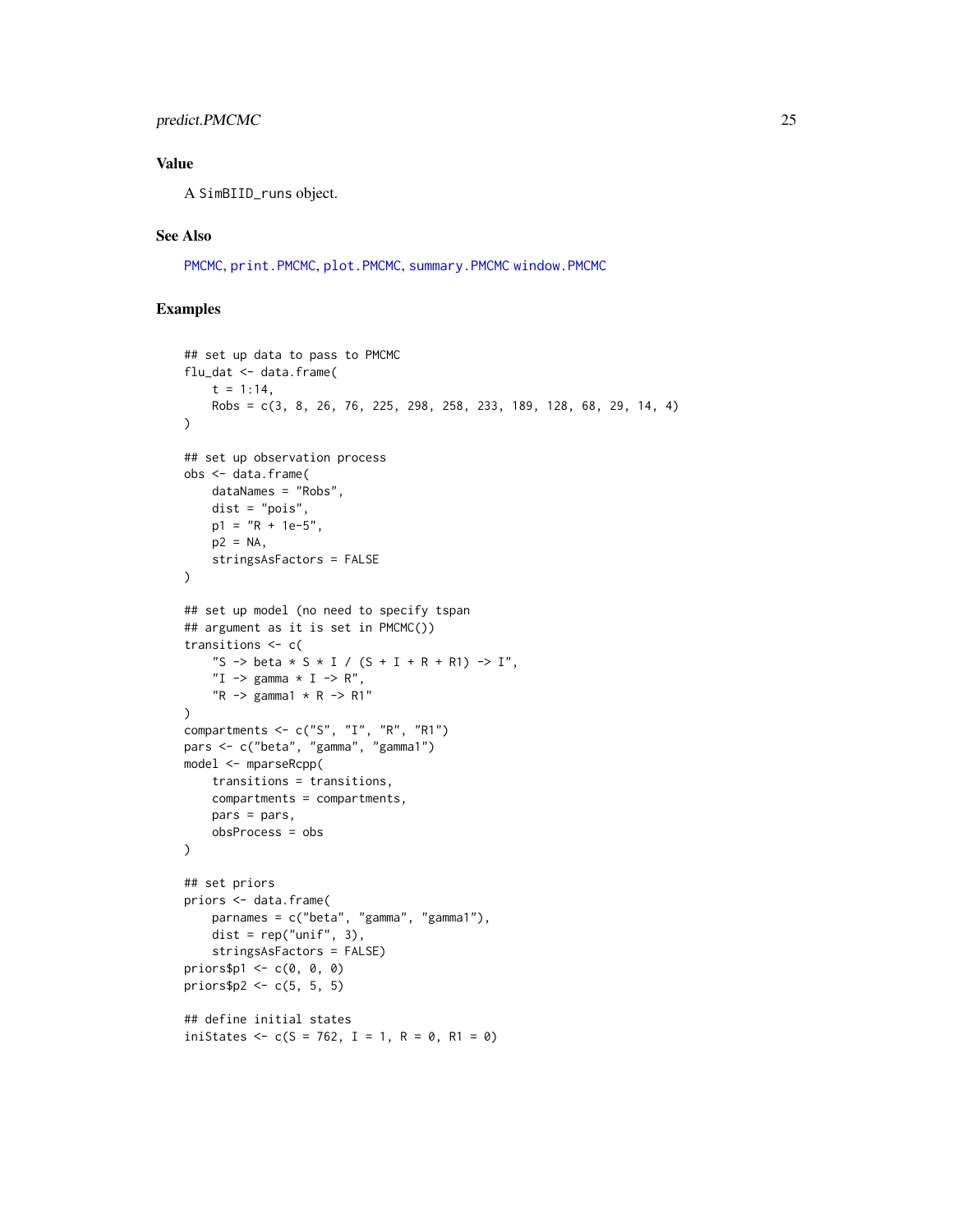```
## run PMCMC algorithm for first three days of data
post <- PMCMC(
   x = flu_data[1:3, ],
    priors = priors,
    func = model,
    u = iniStates,
    npart = 75,
    niter = 10000,
    nprintsum = 1000
\mathcal{L}## plot traces
plot(post, "trace")
## run predictions forward in time
post_pred <- predict(
    window(post, start = 2000, thin = 8),
    tspan = 4:14)
## plot predictions
plot(post_pred, quant = c(0.6, 0.75, 0.95))
```
<span id="page-25-1"></span>print.ABCSMC *Prints* ABCSMC *objects*

## Description

Print method for ABCSMC objects.

#### Usage

```
## S3 method for class 'ABCSMC'
print(x, \ldots)
```
## Arguments

| x | An ABCSMC object. |
|---|-------------------|
| . | Not used here.    |

#### Value

Summary outputs printed to the screen.

## See Also

[ABCSMC](#page-4-1), [plot.ABCSMC](#page-12-1), [summary.ABCSMC](#page-34-1)

<span id="page-25-0"></span>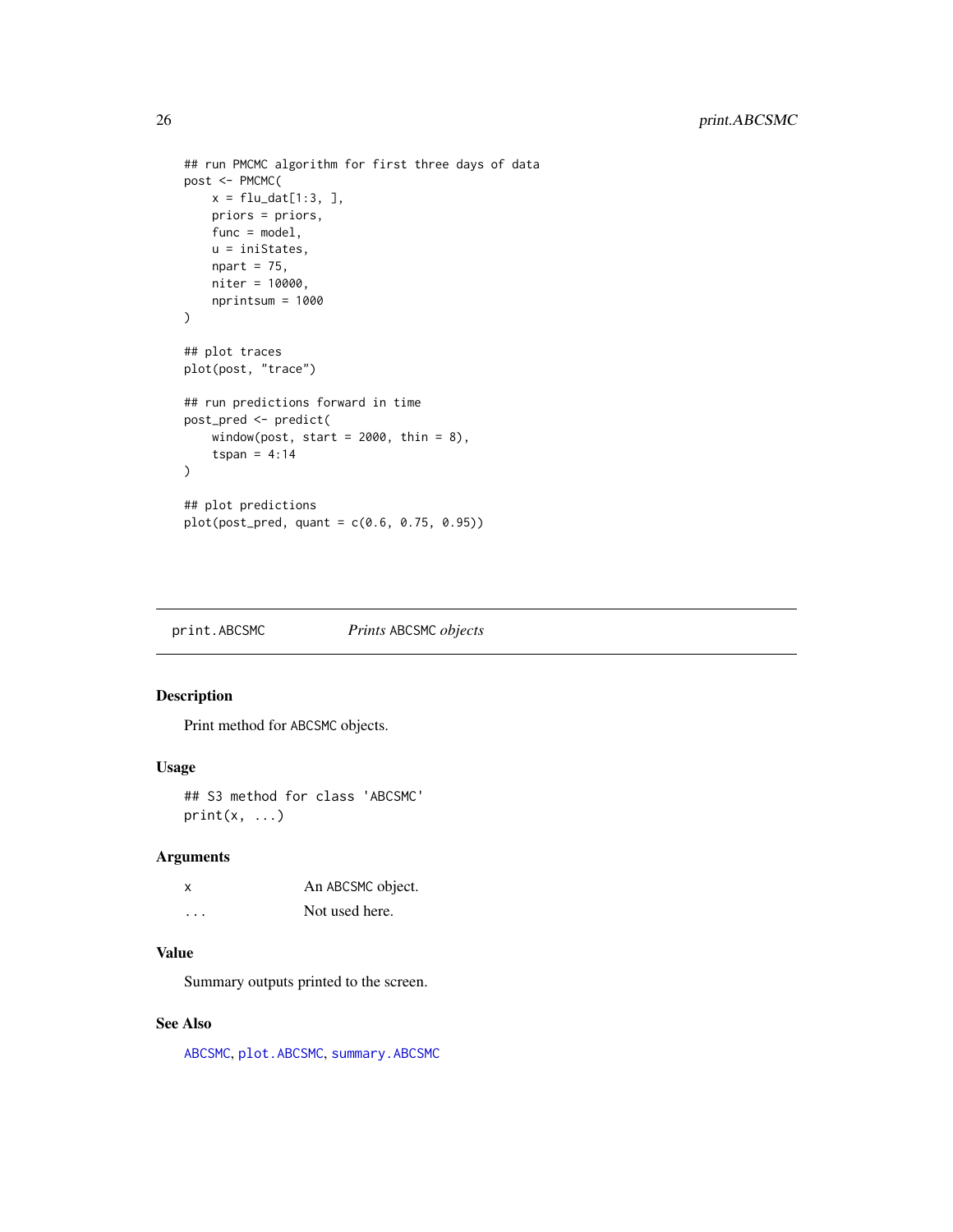## print.ABCSMC 27

```
## set up SIR simulationmodel
transitions <- c(
    "S -> beta * S * I -> I",
    "I \rightarrow gamma * I \rightarrow R"
)
compartments \leq c("S", "I", "R")
pars <- c("beta", "gamma")
model <- mparseRcpp(
    transitions = transitions,
    compartments = compartments,
    pars = pars
)
model <- compileRcpp(model)
## generate function to run simulators
## and return summary statistics
simSIR <- function(pars, data, tols, u, model) {
    ## run model
    sims <- model(pars, 0, data[2] + tols[2], u)
    ## this returns a vector of the form:
    ## completed (1/0), t, S, I, R (here)
    if(sims[1] == 0) {
        ## if simulation rejected
        return(NA)
    } else {
        ## extract finaltime and finalsize
        finaltime <- sims[2]
        finalsize <- sims[5]
    }
    ## return vector if match, else return NA
    if(all(abs(c(finalsize, finaltime) - data) <= tols)){
        return(c(finalsize, finaltime))
    } else {
        return(NA)
    }
}
## set priors
priors <- data.frame(
    parnames = c("beta", "gamma"),
    dist = rep("gamma", 2),stringsAsFactors = FALSE
\mathcal{L}priors$p1 <- c(10, 10)
priors$p2 <- c(10^4, 10^2)
## define the targeted summary statistics
```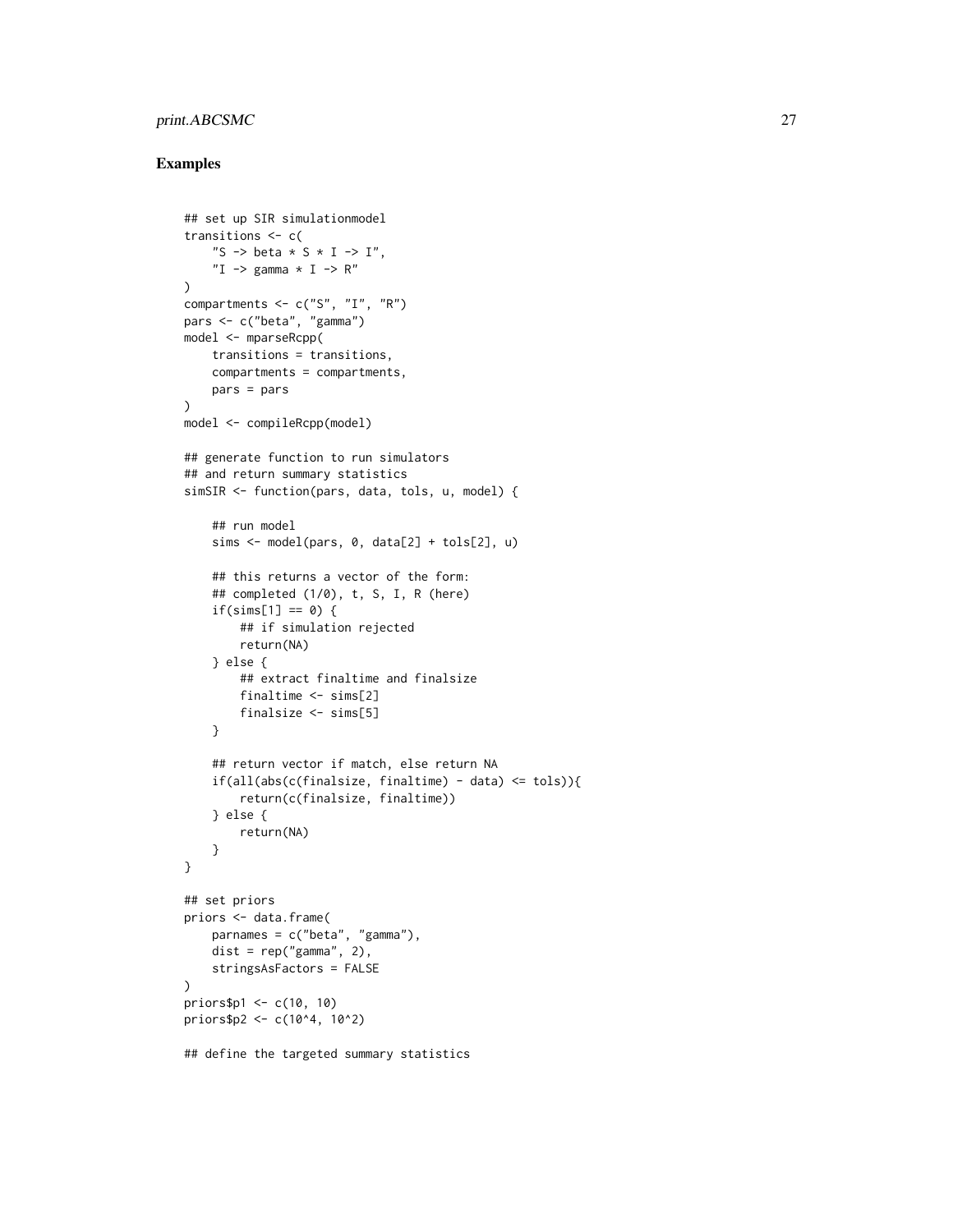```
data <-c(finalsize = 30,
   finaltime = 76
\lambda## set initial states (1 initial infection
## in population of 120)
iniStates \leq c(S = 119, I = 1, R = 0)## set initial tolerances
tols \leq c (
   finalsize = 50,
    finaltime = 50
)
## run 2 generations of ABC-SMC
## setting tolerance to be 50th
## percentile of the accepted
## tolerances at each generation
post <- ABCSMC(
   x = data,priors = priors,
   func = simSIR,
   u = iniStates,
   tols = tols,
   ptol = 0.2,
   ngen = 2,npart = 50,
   model = model
)
post
## run one further generation
post <- ABCSMC(post, ptols = 0.5, ngen = 1)
post
summary(post)
## plot posteriors
plot(post)
## plot outputs
plot(post, "output")
```
<span id="page-27-1"></span>print.PMCMC *Prints* PMCMC *objects*

## Description

Print method for PMCMC objects.

<span id="page-27-0"></span>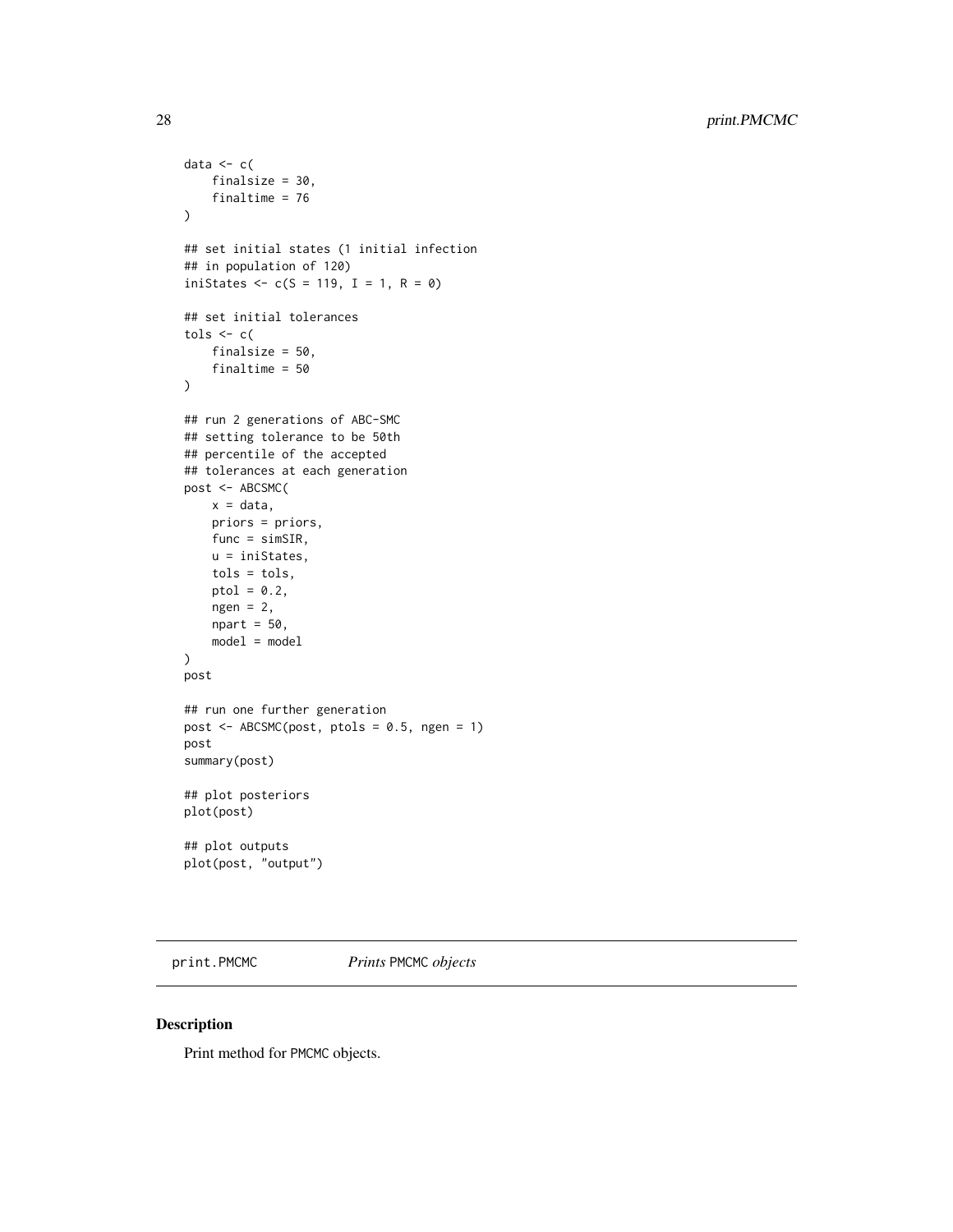## <span id="page-28-0"></span>print.PMCMC 29

## Usage

```
## S3 method for class 'PMCMC'
print(x, \ldots)
```
#### Arguments

| x                       | A PMCMC object. |
|-------------------------|-----------------|
| $\cdot$ $\cdot$ $\cdot$ | Not used here.  |

## Value

Summary outputs printed to the screen.

## See Also

[PMCMC](#page-19-1), [plot.PMCMC](#page-15-1), [predict.PMCMC](#page-23-1), [summary.PMCMC](#page-36-1) [window.PMCMC](#page-38-1)

```
## set up data to pass to PMCMC
flu_dat <- data.frame(
    t = 1:14,
    Robs = c(3, 8, 26, 76, 225, 298, 258, 233, 189, 128, 68, 29, 14, 4)
)
## set up observation process
obs <- data.frame(
    dataNames = "Robs",
    dist = "pois",
    p1 = "R + 1e-5",p2 = NA,
    stringsAsFactors = FALSE
\mathcal{L}## set up model (no need to specify tspan
## argument as it is set in PMCMC())
transitions <- c(
    "S -> beta * S * I / (S + I + R + R1) -> I",
    "I \rightarrow gamma \star I \rightarrow R",
    "R \rightarrow gamma1 \star R \rightarrow R1"
\mathcal{L}compartments <- c("S", "I", "R", "R1")
pars <- c("beta", "gamma", "gamma1")
model <- mparseRcpp(
    transitions = transitions,
    compartments = compartments,
    pars = pars,
    obsProcess = obs
\mathcal{L}
```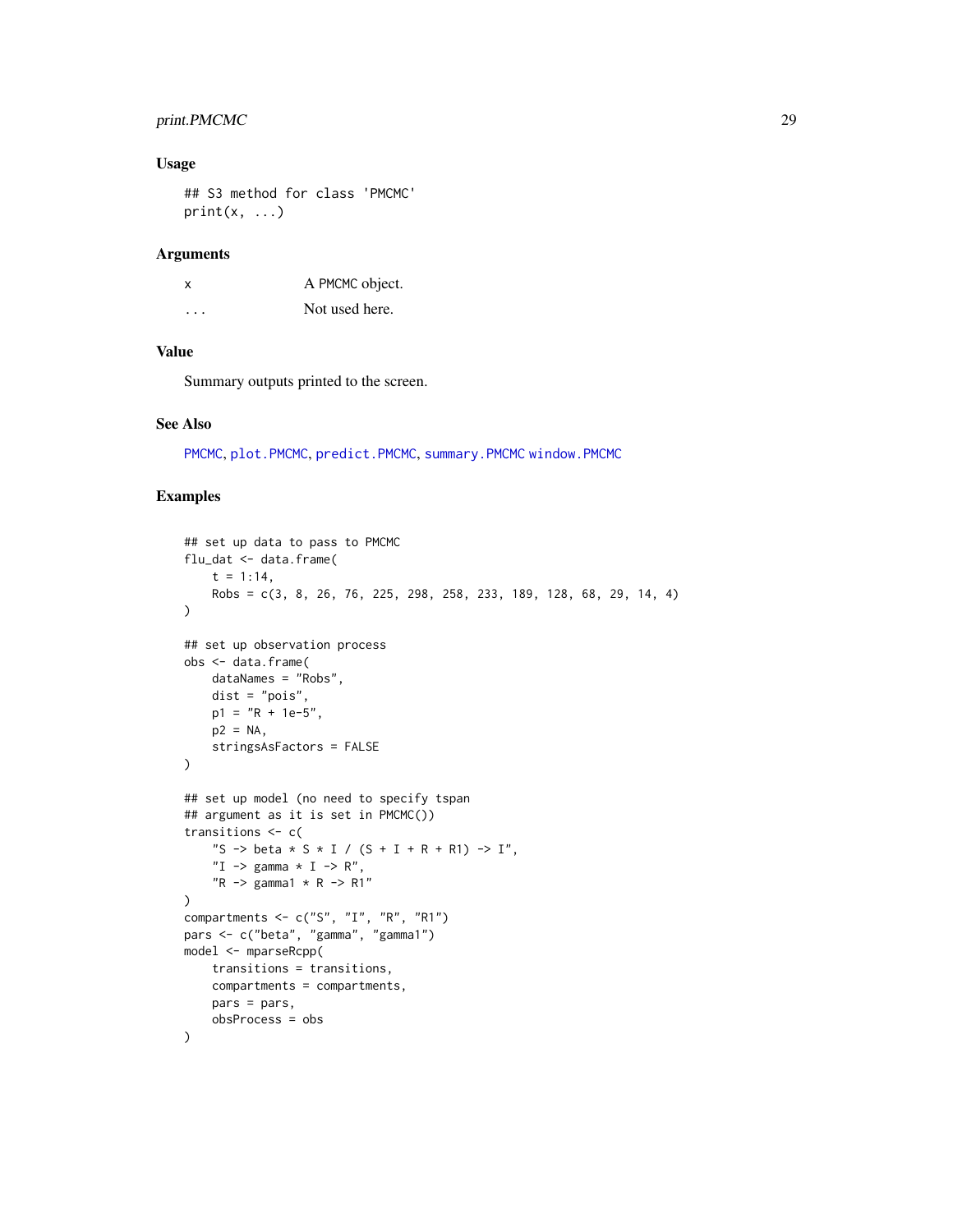```
## set priors
priors <- data.frame(
   parnames = c("beta", "gamma", "gamma1"),
   dist = rep("unif", 3),
   stringsAsFactors = FALSE)
priors$p1 \leq c(0, 0, 0)
priors$p2 <- c(5, 5, 5)
## define initial states
iniStates <- c(S = 762, I = 1, R = 0, R1 = 0)set.seed(50)
## run PMCMC algorithm
post <- PMCMC(
   x = flu_data,priors = priors,
   func = model,
   u = iniStates,
   npart = 25,
   niter = 5000,
   nprintsum = 1000
\lambda## plot MCMC traces
plot(post, "trace")
## continue for some more iterations
post <- PMCMC(post, niter = 5000, nprintsum = 1000)
## plot traces and posteriors
plot(post, "trace")
plot(post)
## remove burn-in
post <- window(post, start = 5000)
## summarise posteriors
```
<span id="page-29-1"></span>print.SimBIID\_model *Prints* SimBIID\_model *objects*

#### Description

summary(post)

Print method for SimBIID\_model objects.

<span id="page-29-0"></span>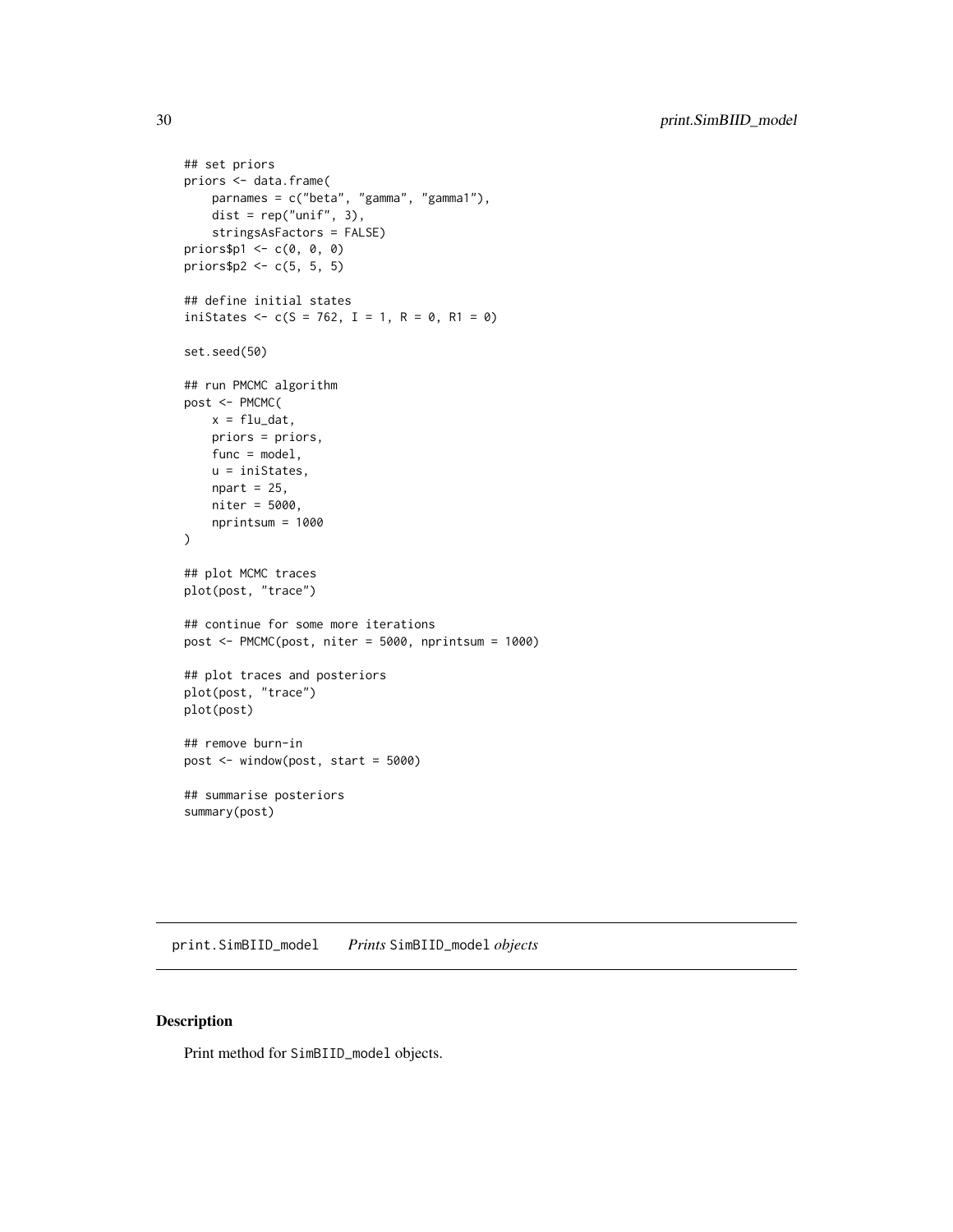## <span id="page-30-0"></span>print.SimBIID\_runs 31

## Usage

## S3 method for class 'SimBIID\_model'  $print(x, \ldots)$ 

## Arguments

|          | A SimBIID_model object. |
|----------|-------------------------|
| $\cdots$ | Not used here.          |

#### Value

Prints parsed Rcpp code to the screen.

<span id="page-30-1"></span>print.SimBIID\_runs *Prints* SimBIID\_runs *objects*

## Description

Print method for SimBIID\_runs objects.

#### Usage

## S3 method for class 'SimBIID\_runs'  $print(x, \ldots)$ 

#### Arguments

| X | A SimBIID_runs object. |
|---|------------------------|
| . | Not used here.         |

## Value

Summary outputs printed to the screen.

#### See Also

[mparseRcpp](#page-10-1), [plot.SimBIID\\_runs](#page-17-1), [run](#page-31-1)

```
## set up SIR simulation model
transitions <- c(
    "S -> beta * S * I -> I",
    "I \rightarrow gamma \star I \rightarrow R"
\mathcal{L}compartments \leq c("S", "I", "R")
pars <- c("beta", "gamma")
```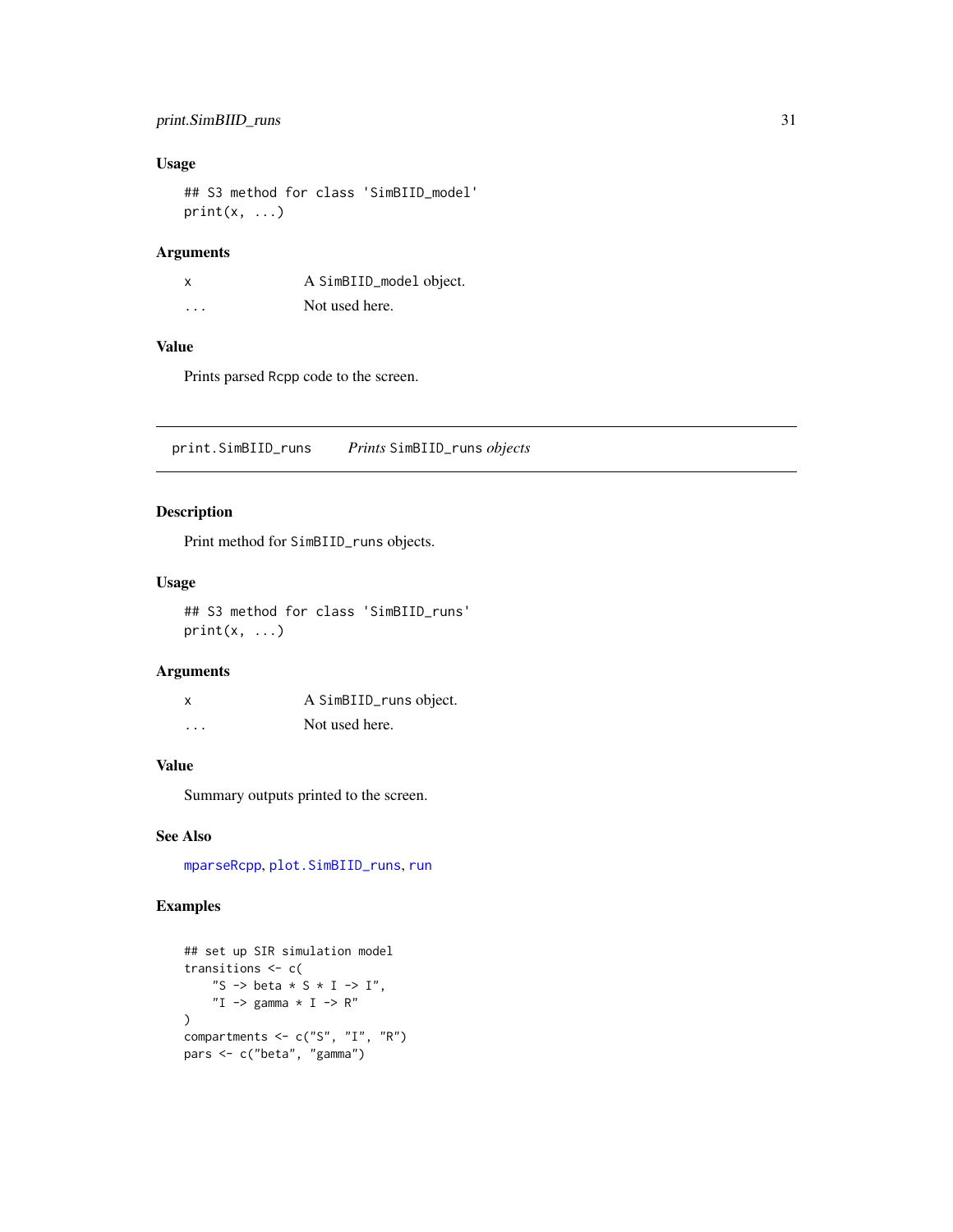```
model <- mparseRcpp(
    transitions = transitions,
    compartments = compartments,
    pars = pars,
    tspan = TRUE
\mathcal{L}## run 100 replicate simulations and
## plot outputs
sims < - run(model = model,pars = c(beta = 0.001, gamma = 0.1),tstart = 0,
    tstop = 100,
    u = c(S = 119, I = 1, R = 0),
    tspan = seq(1, 100, length.out = 10),
    nrep = 100
)
sims
```
<span id="page-31-1"></span>run *Runs* SimBIID\_model *object*

#### Description

Wrapper function that compiles (if necessary) and runs a SimBIID\_model object. Returns results in a user-friendly manner as a SimBIID\_run object, for which print() and plot() generics are provided.

## Usage

```
run(
  model,
  pars,
  tstart,
  tstop,
  u,
  tspan,
  nrep = 1,
  parallel = FALSE,
  mc.cores = NA
\mathcal{L}
```
## Arguments

| model | An object of class SimBIID_model. |
|-------|-----------------------------------|
| pars  | A named vector of parameters.     |

<span id="page-31-0"></span>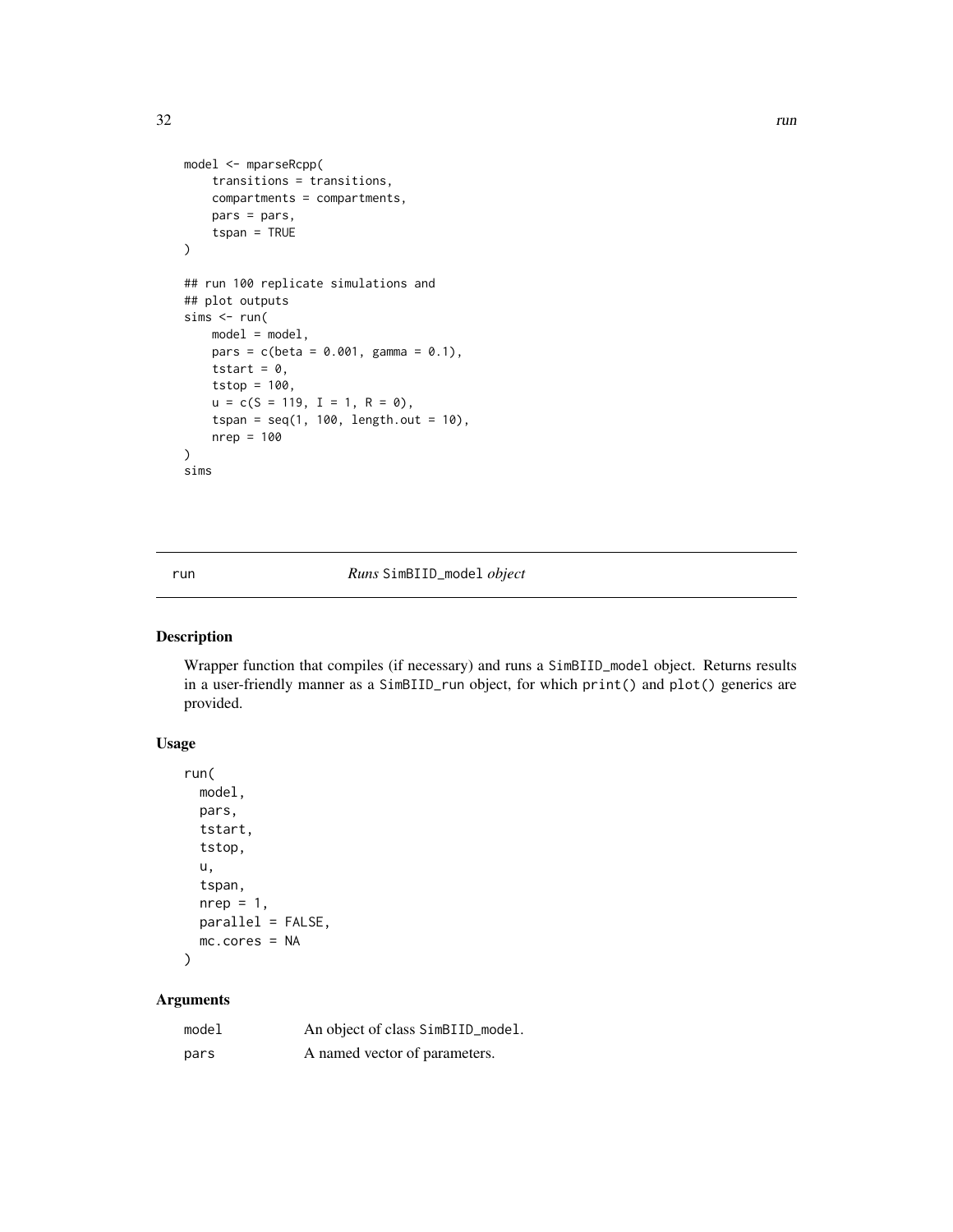<span id="page-32-0"></span>

| tstart   | The time at which to start the simulation.                                       |
|----------|----------------------------------------------------------------------------------|
| tstop    | The time at which to stop the simulation.                                        |
| u        | A named vector of initial states.                                                |
| tspan    | A numeric vector containing the times at which to save the states of the system. |
| nrep     | Specifies the number of simulations to run.                                      |
| parallel | A logical determining whether to use parallel processing or not.                 |
| mc.cores | Number of cores to use if using parallel processing.                             |

#### Value

An object of class SimBIID\_run, essentially a list containing elements:

- sums: a data.frame() with summaries of the model runs. This includes columns run, completed, t, u\* (see help file for SimBIID\_model for more details);
- runs: a data.frame() object, containing columns: run, t, u\* (see help file for SimBIID\_model for more details). These contain time series counts for the simulations. Note that this will only be returned if tspan = TRUE in the original SimBIID\_model object.
- bootEnd: a time point denoting when bootstrapped estimates end and predictions begin (for predict.PMCMC() method).

#### See Also

[mparseRcpp](#page-10-1), [print.SimBIID\\_runs](#page-30-1), [plot.SimBIID\\_runs](#page-17-1)

```
## set up SIR simulation model
transitions <- c(
    "S -> beta * S * I -> I",
    "I \rightarrow gamma * I \rightarrow R"
)
compartments <- c("S", "I", "R")
pars <- c("beta", "gamma")
model <- mparseRcpp(
    transitions = transitions,
    compartments = compartments,
    pars = pars
\mathcal{L}## compile and run model
sims < - run(model = model,pars = c(beta = 0.001, gamma = 0.1),tstart = 0,
    tstop = 100,
    u = c(S = 119, I = 1, R = 0)\lambdasims
```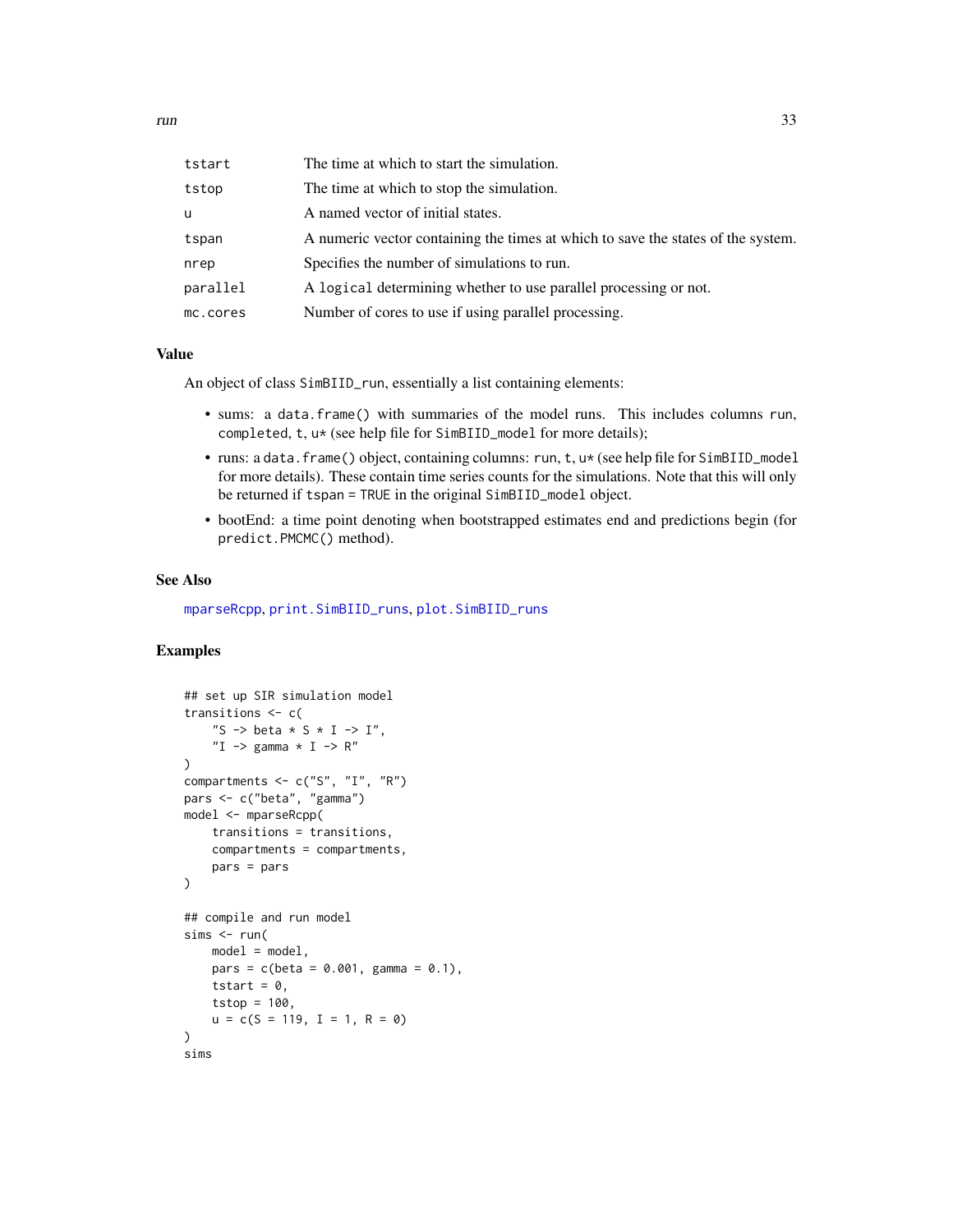```
## add tspan option to return
## time series counts at different
## time points
model <- mparseRcpp(
    transitions = transitions,
    compartments = compartments,
    pars = pars,
    tspan = TRUE
\mathcal{L}sims <- run(
    model = model,pars = c(beta = 0.001, gamma = 0.1),tstart = 0,
    tstop = 100,
    u = c(S = 119, I = 1, R = 0),
    tspan = seq(1, 100, length.out = 10))
sims
## run 100 replicate simulations and
## plot outputs
sims <- run(
    model = model,pars = c(beta = 0.001, gamma = 0.1),tstart = 0,
    tstop = 100,
    u = c(S = 119, I = 1, R = 0),tspan = seq(1, 100, length.out = 10),
    nrep = 100
\mathcal{L}sims
plot(sims)
```
smallpox *Time series counts of smallpox cases*

## Description

A dataset containing time series counts for the number of new removals for the 1967 Abakaliki smallpox outbreak.

#### Usage

smallpox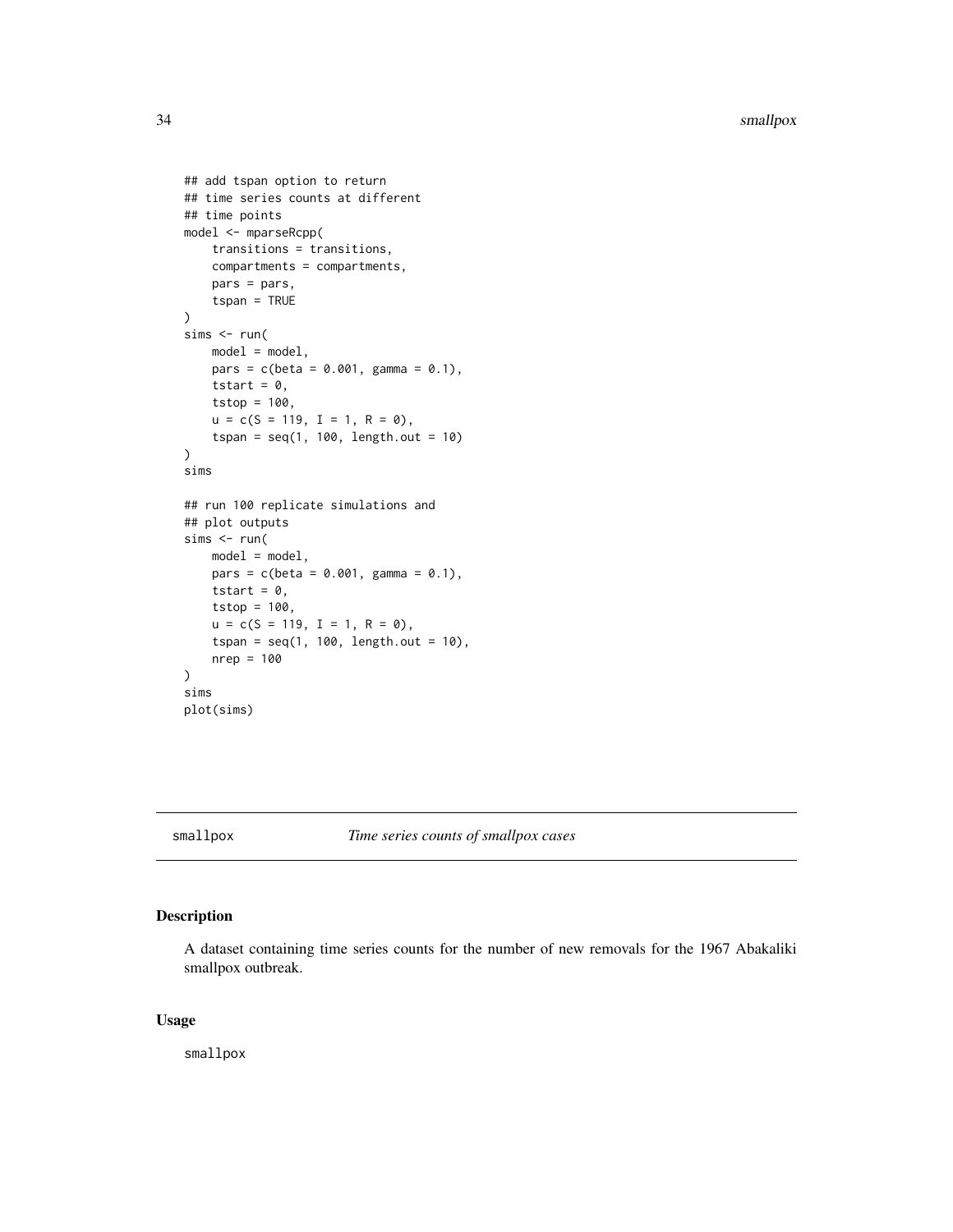## <span id="page-34-0"></span>Format

A data frame with 23 rows and 2 variables:

time days from initial observed removal

removals number of new removals in (time - 1, time)

## Source

Thompson D and Foege W (1968) <https://apps.who.int/iris/bitstream/handle/10665/67462/WHO\_SE\_68.3.pdf>

<span id="page-34-1"></span>summary.ABCSMC *Summarises* ABCSMC *objects*

## Description

Summary method for ABCSMC objects.

#### Usage

```
## S3 method for class 'ABCSMC'
summary(object, gen = NA, transfunc = NA, ...)
```
#### Arguments

| object    | An ABCSMC object.                                                                                                                                                                                                                |
|-----------|----------------------------------------------------------------------------------------------------------------------------------------------------------------------------------------------------------------------------------|
| gen       | The generation of ABC that you want to extract. If left missing then defaults to<br>final generation.                                                                                                                            |
| transfunc | Is a function object where the arguments to the function must match all or a<br>subset of the parameters in the model. This function needs to return a data. Frame<br>object with columns containing the transformed parameters. |
| $\cdots$  | Not used here.                                                                                                                                                                                                                   |

#### Value

A data.frame with weighted posterior means and variances.

## See Also

[ABCSMC](#page-4-1), [print.ABCSMC](#page-25-1), [plot.ABCSMC](#page-12-1)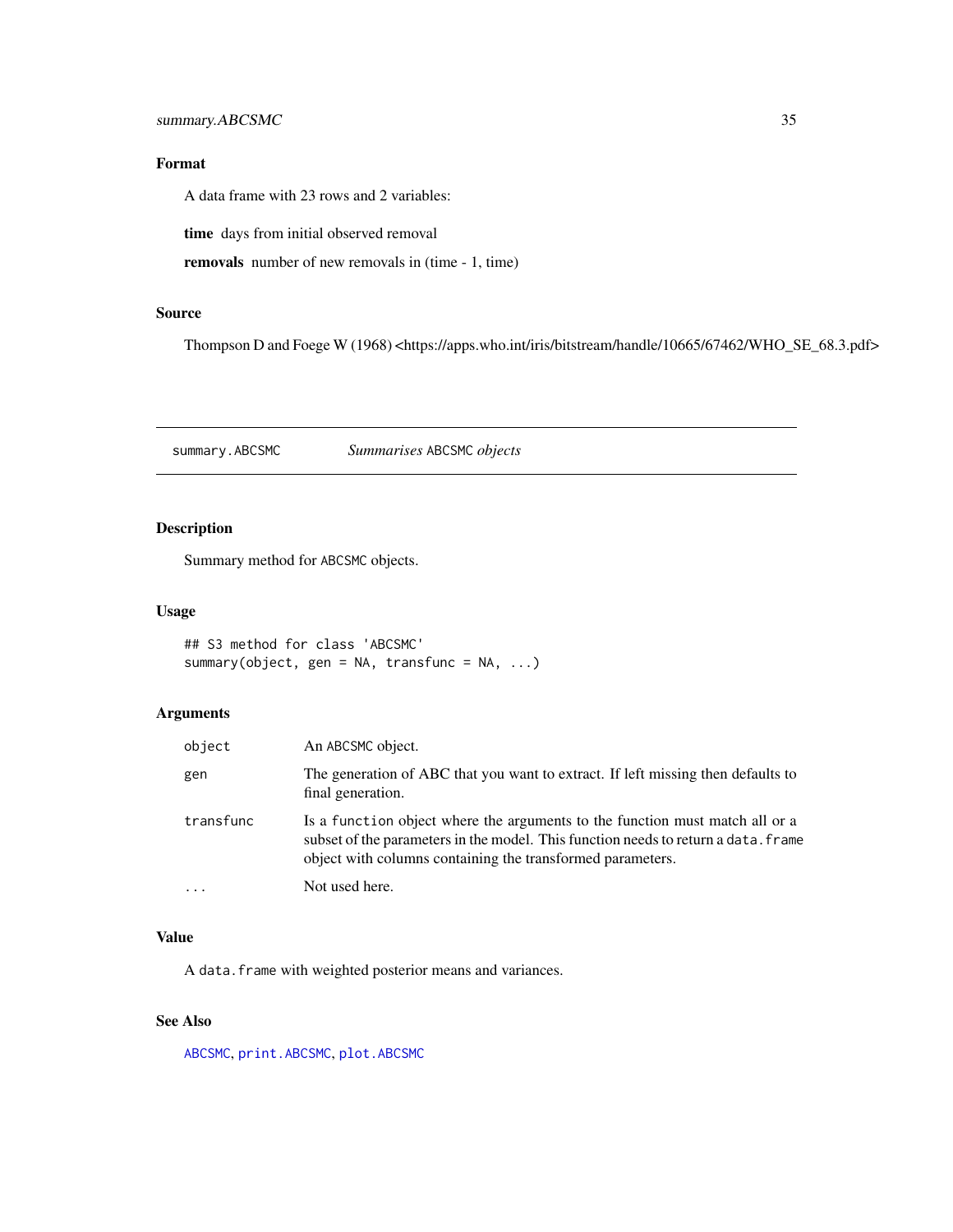```
## set up SIR simulationmodel
transitions <- c(
    "S -> beta * S * I -> I",
    "I \rightarrow gamma * I \rightarrow R"
)
compartments \leq c("S", "I", "R")
pars <- c("beta", "gamma")
model <- mparseRcpp(
    transitions = transitions,
    compartments = compartments,
    pars = pars
)
model <- compileRcpp(model)
## generate function to run simulators
## and return summary statistics
simSIR <- function(pars, data, tols, u, model) {
    ## run model
    sims <- model(pars, 0, data[2] + tols[2], u)
    ## this returns a vector of the form:
    ## completed (1/0), t, S, I, R (here)
    if(sims[1] == 0) {
        ## if simulation rejected
        return(NA)
    } else {
        ## extract finaltime and finalsize
        finaltime <- sims[2]
        finalsize <- sims[5]
    }
    ## return vector if match, else return NA
    if(all(abs(c(finalsize, finaltime) - data) <= tols)){
        return(c(finalsize, finaltime))
    } else {
        return(NA)
    }
}
## set priors
priors <- data.frame(
    parnames = c("beta", "gamma"),
    dist = rep("gamma", 2),stringsAsFactors = FALSE
\mathcal{L}priors$p1 <- c(10, 10)
priors$p2 <- c(10^4, 10^2)
## define the targeted summary statistics
```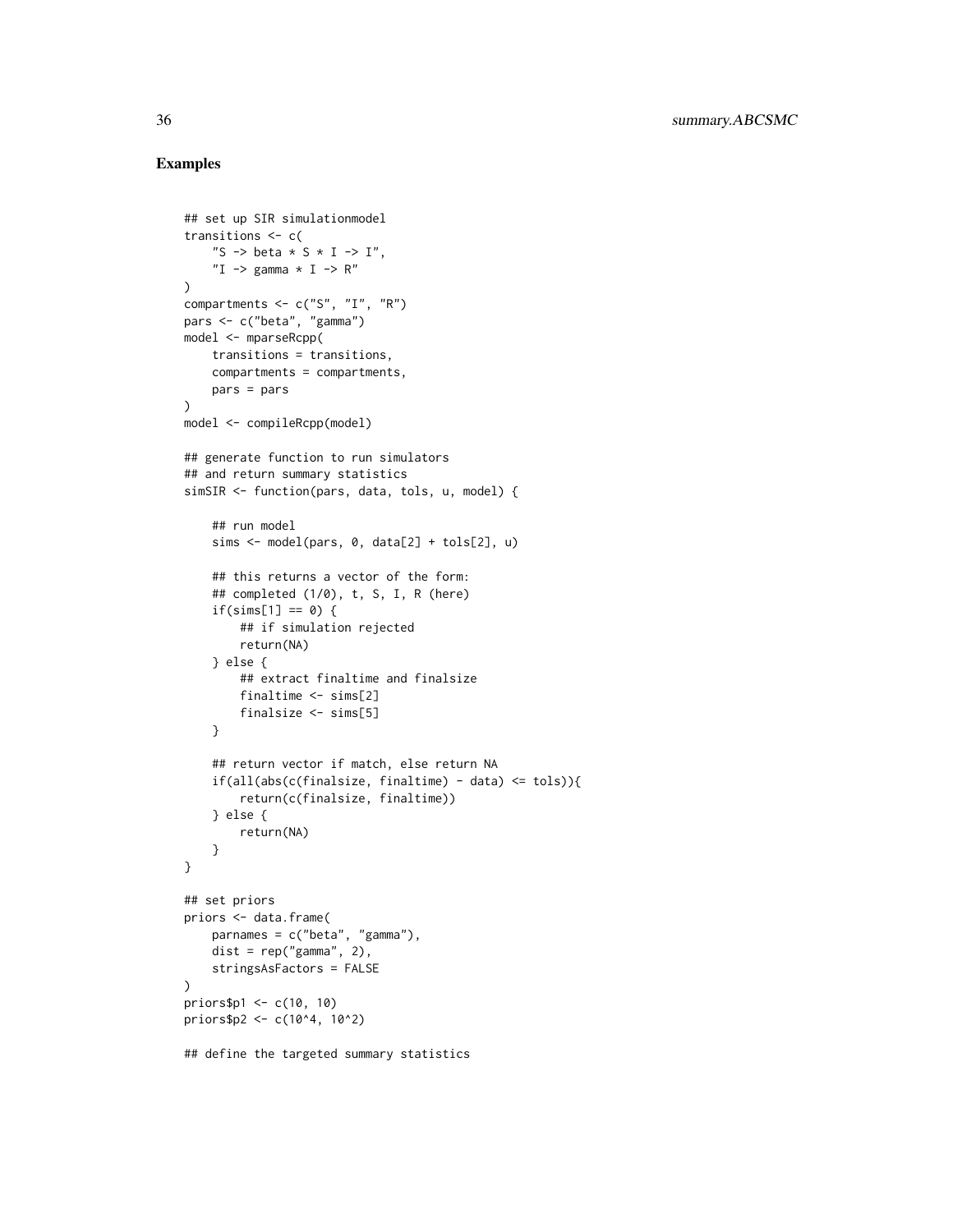```
data <-c(finalsize = 30,
   finaltime = 76
\mathcal{L}## set initial states (1 initial infection
## in population of 120)
iniStates \leq c(S = 119, I = 1, R = 0)## set initial tolerances
tols \leq c (
   finalsize = 50,
    finaltime = 50
)
## run 2 generations of ABC-SMC
## setting tolerance to be 50th
## percentile of the accepted
## tolerances at each generation
post <- ABCSMC(
   x = data,priors = priors,
   func = simSIR,
   u = iniStates,
   tols = tols,
   ptol = 0.2,
   ngen = 2,npart = 50,
   model = model
)
post
## run one further generation
post <- ABCSMC(post, ptols = 0.5, ngen = 1)
post
summary(post)
## plot posteriors
plot(post)
## plot outputs
plot(post, "output")
```
<span id="page-36-1"></span>summary.PMCMC *Summarises* PMCMC *objects*

## Description

Summary method for PMCMC objects.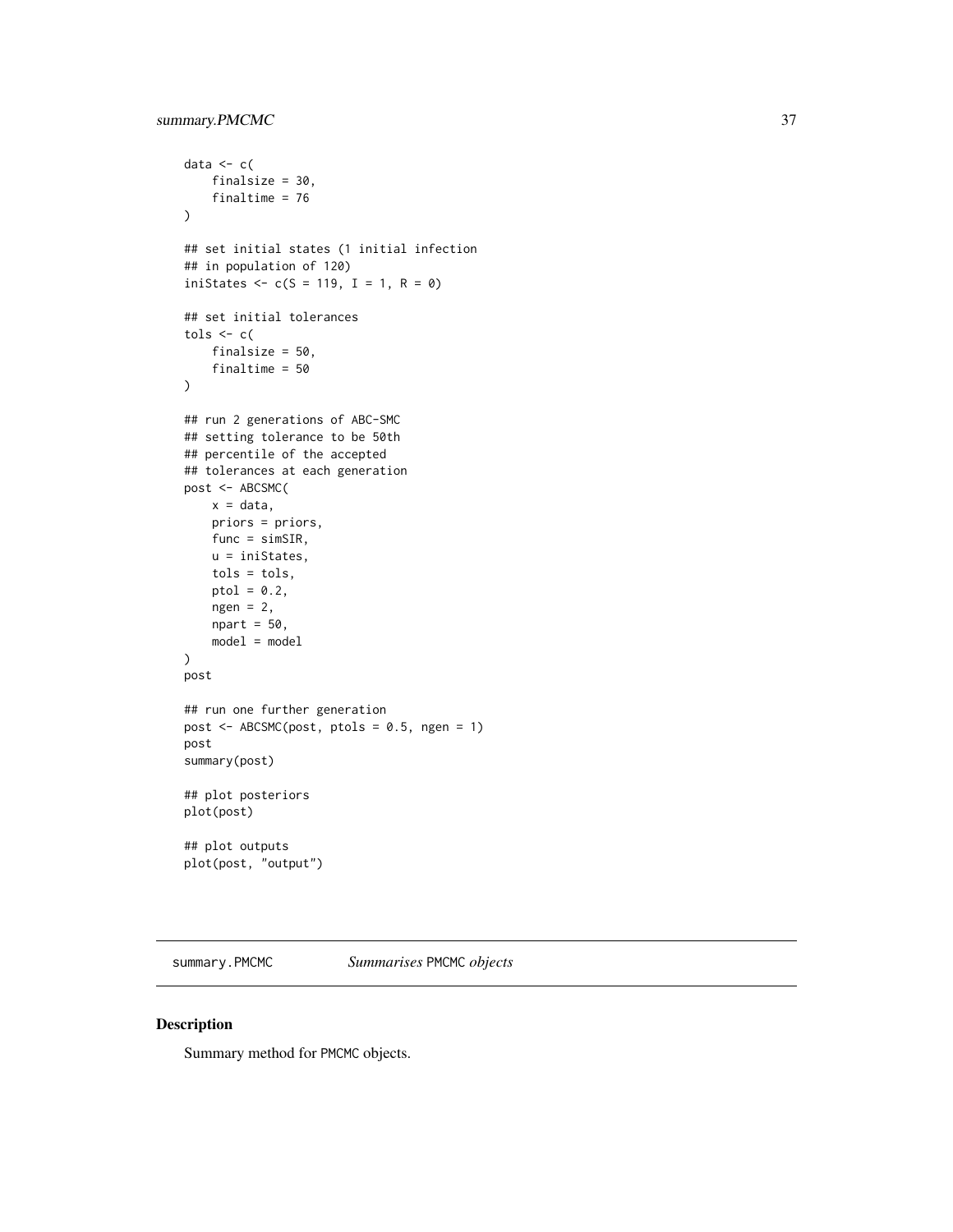## <span id="page-37-0"></span>Usage

```
## S3 method for class 'PMCMC'
summary(object, transfunc = NA, ...)
```
## Arguments

| object    | A PMCMC object.                                                                                                                                                                                                                  |
|-----------|----------------------------------------------------------------------------------------------------------------------------------------------------------------------------------------------------------------------------------|
| transfunc | Is a function object where the arguments to the function must match all or a<br>subset of the parameters in the model. This function needs to return a data. Frame<br>object with columns containing the transformed parameters. |
| $\cdots$  | Not used here.                                                                                                                                                                                                                   |

## Value

A summary.mcmc object.

## See Also

[PMCMC](#page-19-1), [print.PMCMC](#page-27-1), [predict.PMCMC](#page-23-1), [plot.PMCMC](#page-15-1) [window.PMCMC](#page-38-1)

```
## set up data to pass to PMCMC
flu_dat <- data.frame(
    t = 1:14,
    Robs = c(3, 8, 26, 76, 225, 298, 258, 233, 189, 128, 68, 29, 14, 4)
\lambda## set up observation process
obs <- data.frame(
    dataNames = "Robs",
    dist = "pois",
    p1 = "R + 1e-5",p2 = NA,
    stringsAsFactors = FALSE
)
## set up model (no need to specify tspan
## argument as it is set in PMCMC())
transitions <- c(
    "S -> beta * S * I / (S + I + R + R1) -> I",
    "I \rightarrow gamma * I \rightarrow R",
    "R \rightarrow \text{gamma1} * R \rightarrow R1"\mathcal{L}compartments <- c("S", "I", "R", "R1")
pars <- c("beta", "gamma", "gamma1")
model <- mparseRcpp(
    transitions = transitions,
    compartments = compartments,
    pars = pars,
```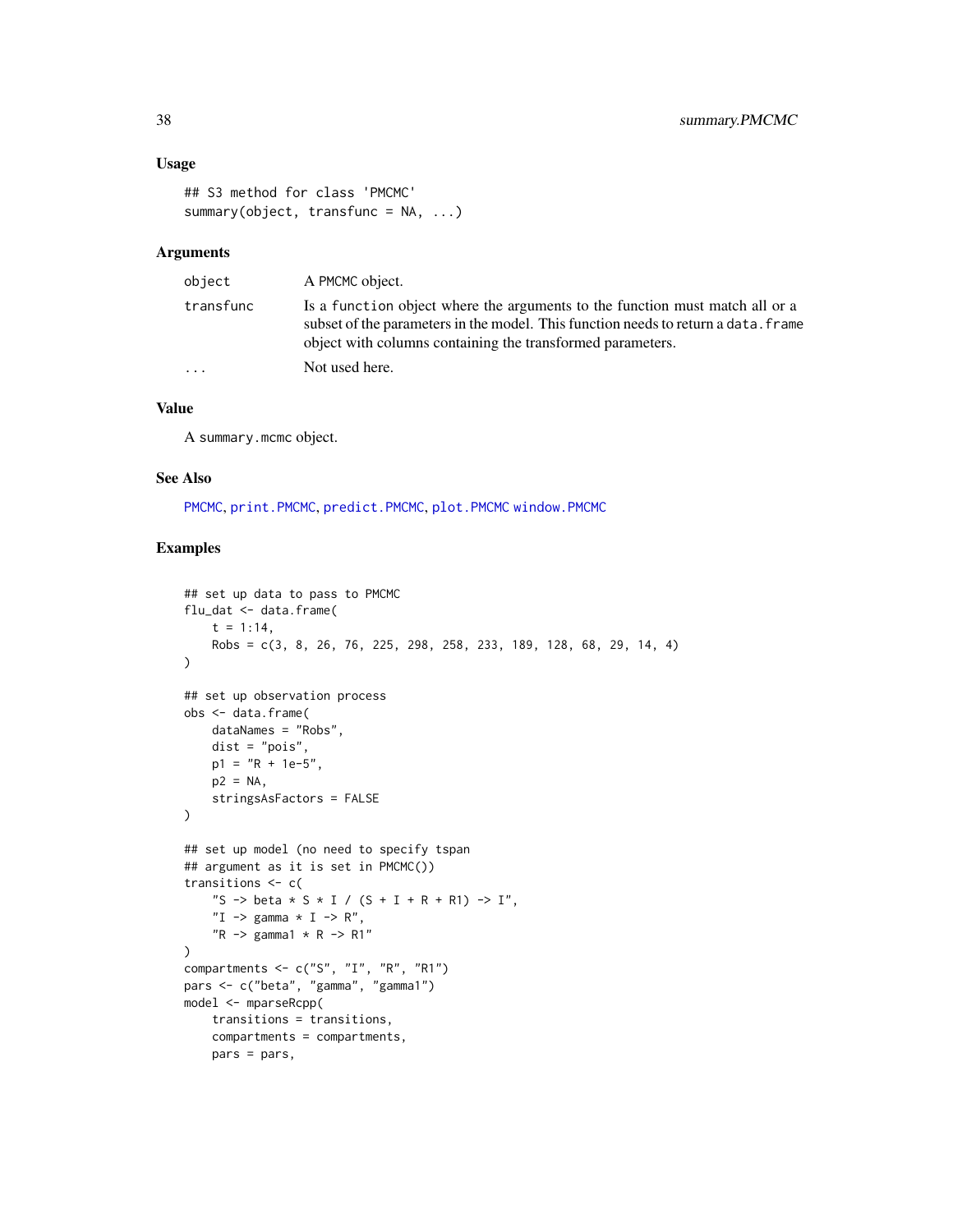```
obsProcess = obs
\mathcal{L}## set priors
priors <- data.frame(
   parnames = c("beta", "gamma", "gamma1"),
   dist = rep("unif", 3),
   stringsAsFactors = FALSE)
priors$p1 \leq c(0, 0, 0)
priors$p2 <- c(5, 5, 5)
## define initial states
iniStates <- c(S = 762, I = 1, R = 0, R1 = 0)
set.seed(50)
## run PMCMC algorithm
post <- PMCMC(
   x = flu_data,priors = priors,
   func = model,u = iniStates,
   npart = 25,
   niter = 5000,
   nprintsum = 1000
)
## plot MCMC traces
plot(post, "trace")
## continue for some more iterations
post <- PMCMC(post, niter = 5000, nprintsum = 1000)
## plot traces and posteriors
plot(post, "trace")
plot(post)
## remove burn-in
post <- window(post, start = 5000)
## summarise posteriors
summary(post)
```
<span id="page-38-1"></span>window.PMCMC *Time windows for* PMCMC *objects*

#### Description

window method for class PMCMC.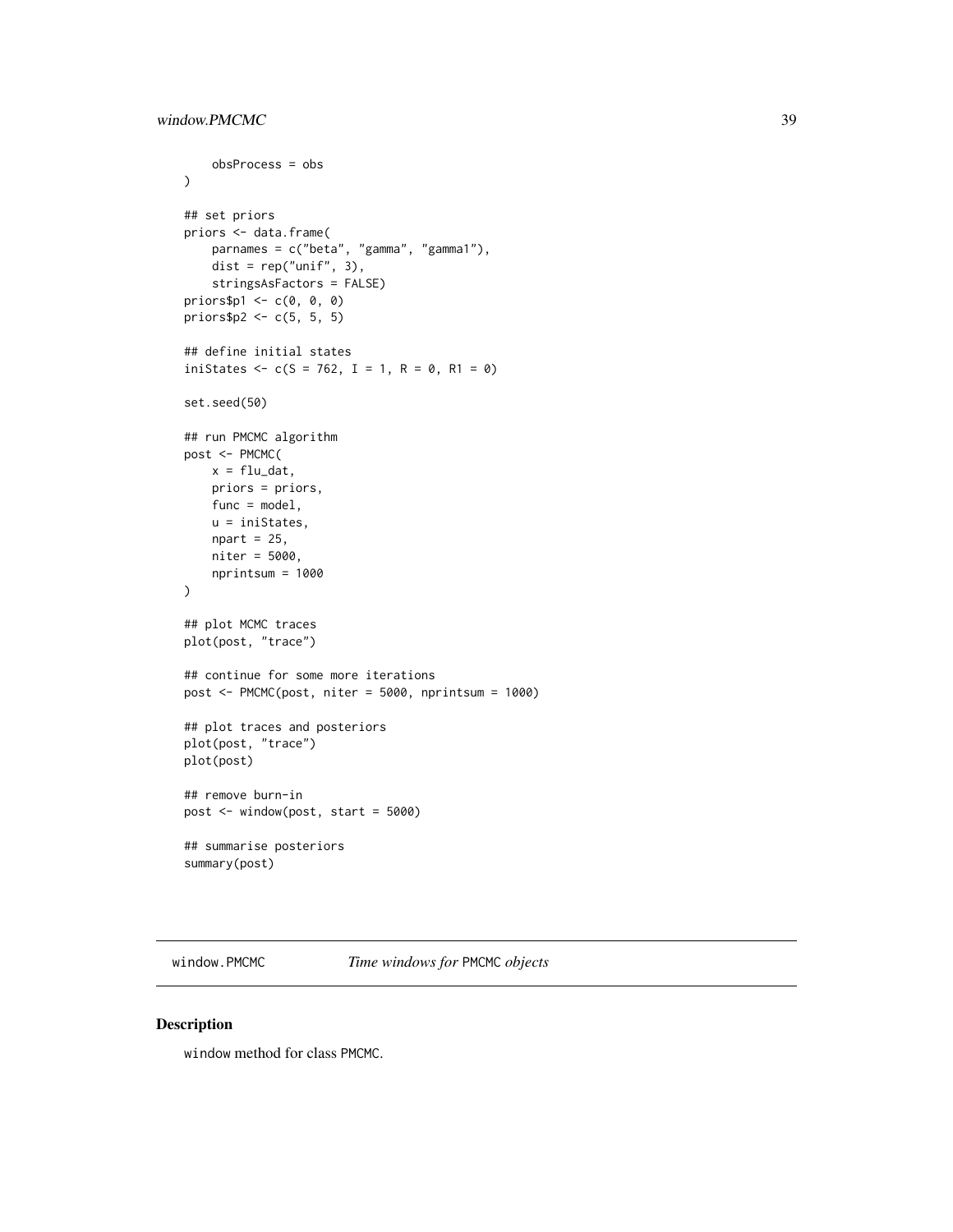#### Usage

```
## S3 method for class 'PMCMC'
window(x, \ldots)
```
#### Arguments

|          | a PMCMC object, usually as a result of a call to PMCMC. |
|----------|---------------------------------------------------------|
| $\cdots$ | arguments to pass to window.mcmc                        |

## Details

Acts as a wrapper function for [window.mcmc](#page-0-0) from the coda package

#### Value

a PMCMC object

#### See Also

[PMCMC](#page-19-1), [print.PMCMC](#page-27-1), [predict.PMCMC](#page-23-1), [summary.PMCMC](#page-36-1) [plot.PMCMC](#page-15-1)

```
## set up data to pass to PMCMC
flu_dat <- data.frame(
    t = 1:14,
    Robs = c(3, 8, 26, 76, 225, 298, 258, 233, 189, 128, 68, 29, 14, 4)
\mathcal{L}## set up observation process
obs <- data.frame(
    dataNames = "Robs",
    dist = "pois",
    p1 = "R + 1e-5",p2 = NA,
    stringsAsFactors = FALSE
\lambda## set up model (no need to specify tspan
## argument as it is set in PMCMC())
transitions <- c(
    "S -> beta * S * I / (S + I + R + R1) -> I",
    "I \rightarrow gamma * I \rightarrow R",
    "R \rightarrow \text{gamma1} * R \rightarrow R1"\mathcal{L}compartments <- c("S", "I", "R", "R1")
pars <- c("beta", "gamma", "gamma1")
model <- mparseRcpp(
    transitions = transitions,
    compartments = compartments,
```
<span id="page-39-0"></span>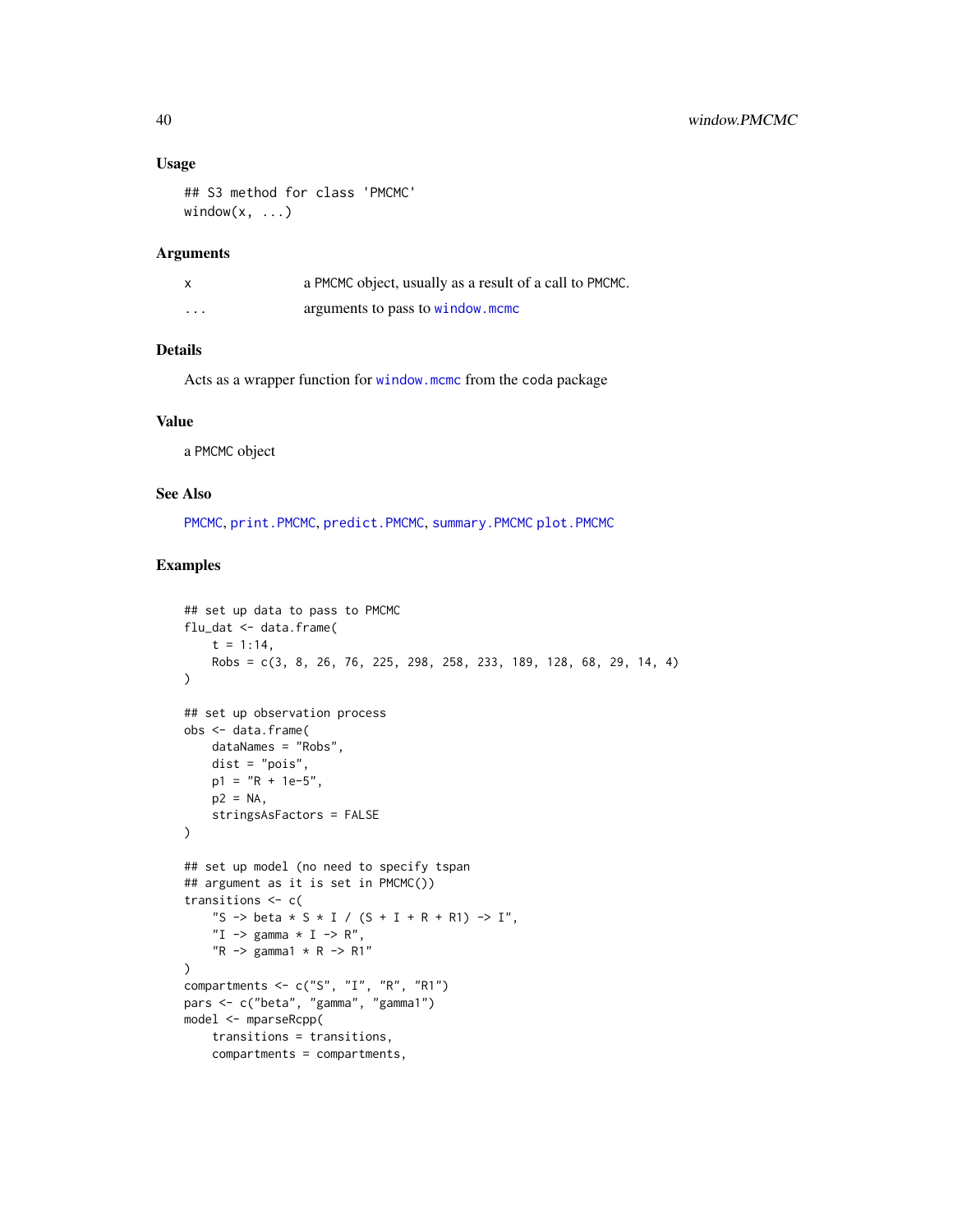```
pars = pars,
   obsProcess = obs
)
## set priors
priors <- data.frame(
   parnames = c("beta", "gamma", "gamma1"),
   dist = rep("unif", 3),
   stringsAsFactors = FALSE)
priors$p1 < -c(0, 0, 0)priors$p2 <- c(5, 5, 5)
## define initial states
iniStates <- c(S = 762, I = 1, R = 0, R1 = 0)set.seed(50)
## run PMCMC algorithm
post <- PMCMC(
   x = flu_data,priors = priors,
   func = model,u = iniStates,
   npart = 25,
   niter = 5000,
   nprintsum = 1000
\mathcal{L}## plot MCMC traces
plot(post, "trace")
## continue for some more iterations
post <- PMCMC(post, niter = 5000, nprintsum = 1000)
## plot traces and posteriors
plot(post, "trace")
plot(post)
## remove burn-in
post <- window(post, start = 5000)
## summarise posteriors
summary(post)
```